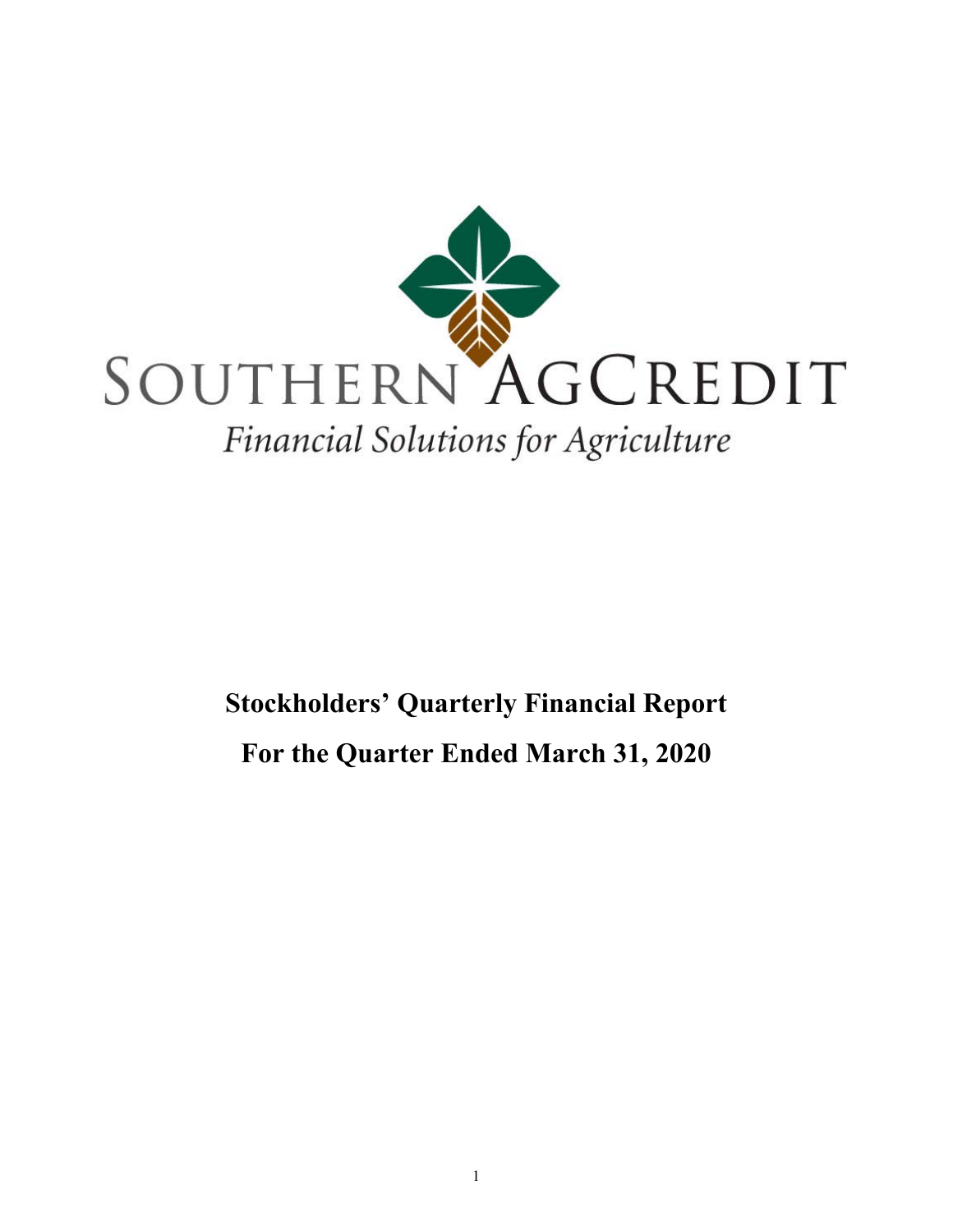#### **REPORT OF MANAGEMENT**

The consolidated financial statements of Southern AgCredit, ACA (association) are prepared by management, who is responsible for the statements' integrity and objectivity, including amounts that must necessarily be based on judgments and estimates. The consolidated financial statements have been prepared in conformity with accounting principles generally accepted in the United States of America. Other financial information included in the annual report is consistent with that in the consolidated financial statements

To meet its responsibility for reliable financial information, management depends on the Farm Credit Bank of Texas' and the association's accounting and internal control systems, which have been designed to provide reasonable, but not absolute, assurance that assets are safeguarded and transactions are properly authorized and recorded. The systems have been designed to recognize that the cost of controls must be related to the benefits derived. The board of directors has overall responsibility for the association's systems of internal control and financial reporting. The board consults regularly with management and reviews the results of the audits and examinations.

The undersigned certify that we have reviewed this report, that it has been prepared in accordance with all applicable statutory or regulatory requirements, and that the information contained herein is true, accurate and complete to the best of our knowledge and belief.

Phillip D. Morgan Chief Executive Officer May 10, 2020

onnn Pho

Kevin Rhodes Chairman, Board of Directors May 10, 2020

Demer, CPA

Richard Palmer, CPA Chief Financial Officer May 10, 2020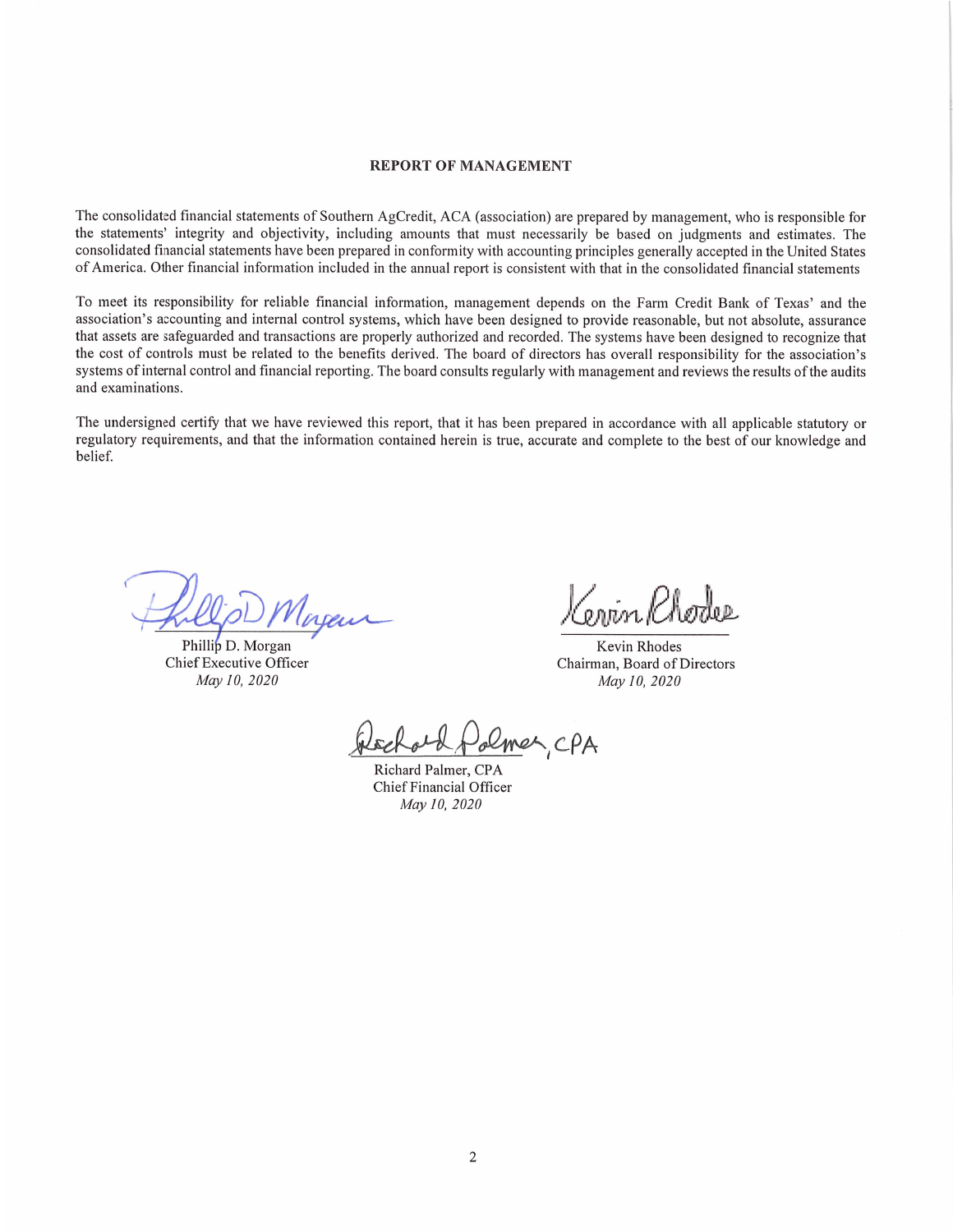# **SOUTHERN AGCREDIT, ACA MANAGEMENT'S DISCUSSION AND ANALYSIS**

The following commentary reviews the financial performance of the Southern AgCredit, ACA (Agricultural Credit Association), referred to as the association, for the quarter ended March 31, 2020. These comments should be read in conjunction with the accompanying financial statements and the December 31, 2019 Annual Report to Stockholders.

The association is a member of the Farm Credit System (System), a nationwide network of cooperatively owned financial institutions established by and subject to the provisions of the Farm Credit Act of 1971, as amended, and the regulations of the Farm Credit Administration (FCA) promulgated thereunder.

The consolidated financial statements comprise the operations of the ACA and its wholly-owned subsidiaries. The consolidated financial statements were prepared under the oversight of the association's audit committee.

### **Significant Events:**

In December 2019, the association's board of directors declared a patronage in the amount of \$19,705,067 to stockholders, including \$10,090,899 to be paid in cash, and \$9,614,168 in the form of non-qualified allocated equity on behalf of the individual stockholders and retained by the association. Nonqualified allocated equities are not taxable to the stockholder. The cash patronage was disbursed to the association stockholders in February 2020. The 2019 cash patronage represents a record return of earnings to the stockholders of the association.

The association continues to provide its members with quality financial services. The board of directors and management remain committed to maintaining the financial integrity of the association while offering competitive loan products that meet the financial needs of agricultural producers.

### **Current Conditions Related To COVID-19:**

The United States has been operating under a presidentially declared emergency since March 13, 2020 due to the Coronavirus Disease 2019 (also referred to as COVID-19). While normal working conditions changed with the implementation of a more remote working environment, Southern AgCredit has continued to fulfill its mission to support agriculture and rural communities by providing access to reliable and consistent credit. Through March 31, 2020 and as of the date of this report, there have been no observable delinquencies or credit metrics impacting the credit quality of our portfolio related to COVID-19. In addition, current high-risk accounting guidelines and troubled debt restructure practices have been relaxed. This allows the opportunity to provide deferral of payment to borrowers affected by COVID-19 to allow for an opportunity for conditions causing the repayment concern to be resolved prior to a recognized deterioration in the quality of the loan. No specific credit losses needed to be recognized during the first quarter of 2020. We have been and will continue to monitor our loan portfolio overall and will stay particularly focused on sectors that may be pressured by COVID-19 and its related economic impacts, such as oil and gas, food processing, timber and beef cattle. During our analysis of our allowance for loan losses, we did take into consideration the possible negative effects of COVID-19. As a result, management did increase general reserves based on appropriate stress testing methodologies. Capital levels remain strong and will support further adversity and continued loan demand.

#### **Loan Portfolio:**

Total loans outstanding at March 31, 2020, including nonaccrual loans and sales contracts, were \$1,130,783,882 compared to \$1,118,166,820 at December 31, 2019, reflecting an increase of 1.1 percent. Nonaccrual loans as a percentage of total loans outstanding were 0.3 percent at March 31, 2020, compared to 0.4 percent at December 31, 2019.

The association recorded no recoveries or charge-offs for the quarter ended March 31, 2020, or for the same period in 2019. The association's allowance for loan losses was 0.1 percent of total loans outstanding as of March 31, 2020, and December 31, 2019, respectively.

#### *Agribusiness Loan Program*

The Association utilizes the Mississippi Development Authority's Agribusiness Enterprise Loan Program (ABE) to lower the cost of financing for its borrowers. The ABE loan program is designed to provide a percentage of low-cost state financing that is combined with private financial lending institutions' loan proceeds to encourage loans to the agribusiness industry in the state.

The Association guarantees payment of the borrower's ABE loan to the Mississippi Development Authority (MDA) and, therefore, the amount of ABE loans outstanding and due to MDA is included in "Loans" on the consolidated balance sheet with an offsetting liability at "Guaranteed obligations to government entities." ABE loans totaled \$15,415,797 and \$15,899,082 as of March 31, 2020 and December 31, 2019, respectively.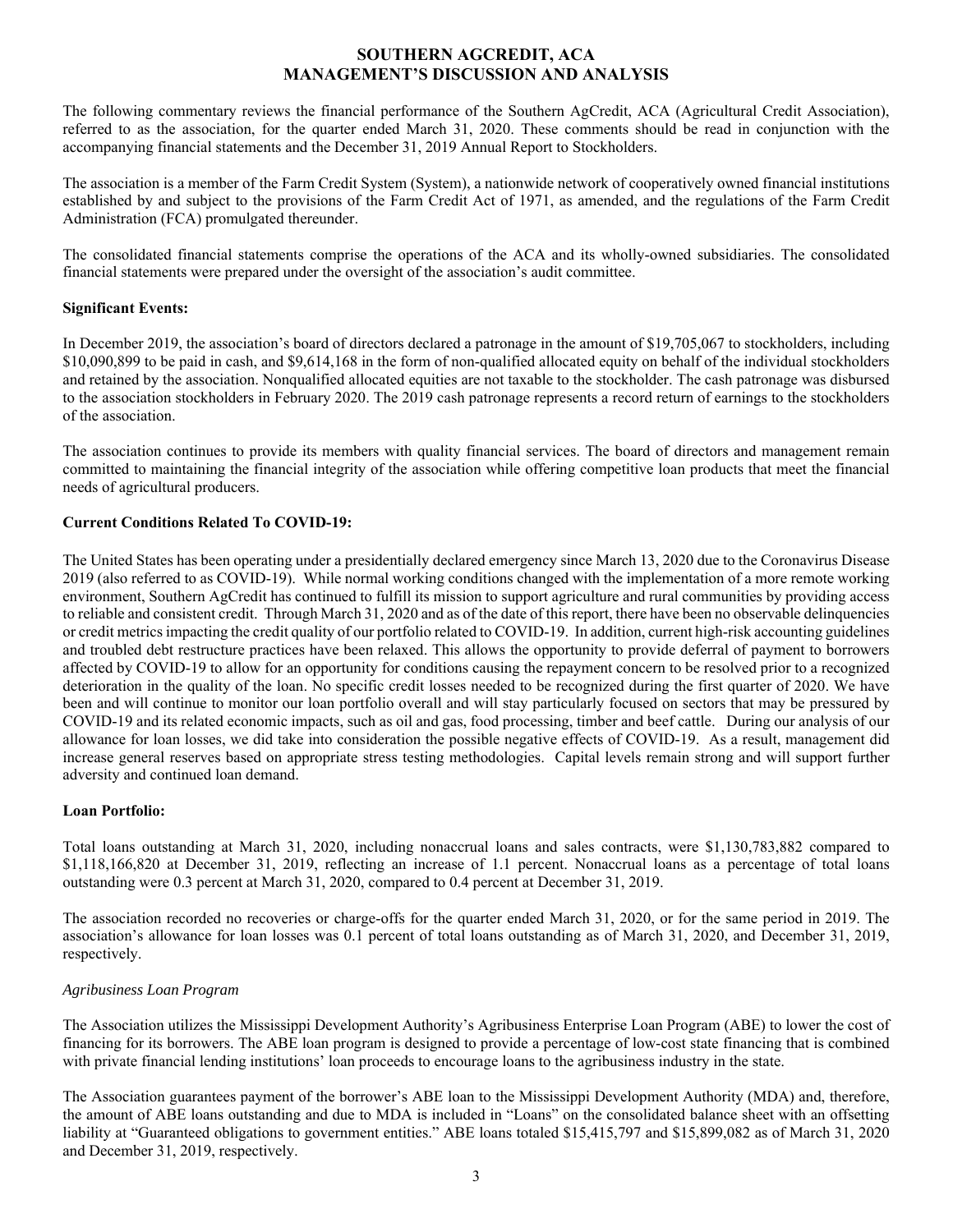#### **Risk Exposure:**

High-risk assets include nonaccrual loans, loans that are past due 90 days or more and still accruing interest, formally restructured loans and other property owned. The following table illustrates the association's components and trends of high-risk assets.

|                            |   | <b>March 31, 2020</b> |         |  | December 31, 2019 |         |  |  |
|----------------------------|---|-----------------------|---------|--|-------------------|---------|--|--|
|                            |   | Amount                | $\%$    |  | Amount            | $\%$    |  |  |
| Nonaccrual                 | S | 3,679,169             | 44.6%   |  | 3,971,684         | 45.1%   |  |  |
| 90 days past due and still |   |                       |         |  |                   |         |  |  |
| accruing interest          |   | 18,844                | $0.2\%$ |  |                   | $0.0\%$ |  |  |
| Formally restructured      |   | 403,253               | 4.9%    |  | 408,402           | $4.6\%$ |  |  |
| Other property owned, net  |   | 4,157,302             | 50.3%   |  | 4,435,392         | 50.3%   |  |  |
| Total                      | S | 8,258,568             | 100.0%  |  | 8,815,478         | 100.0%  |  |  |

 The balance of nonaccrual volume as of March 31, 2020 is primarily secured by real estate with a total specific allowance of \$28,912 related to two loans. The decrease in nonaccrual volume since the prior year end is made up of a few small loans.

The balance of other property owned as of March 31, 2020 is primarily related to the foreclosure of a large complex of loans to a group of borrowers originated in 2006 and recognized as nonperforming in the first quarter of 2008. Upon completion of the foreclosure, the association recognized an increase in other property owned related to the value of the acquired collateral from these loans of \$11,145,692, and \$8,563,039, as received in years 2010 and 2011, respectively. Subsequent decreases in the value include property liquidations and market value adjustments.

#### **Investments:**

During 2010, the association exchanged loans totaling \$35,192,440 for Federal Agricultural Mortgage Corporation (Farmer Mac) guaranteed agriculture mortgage-backed securities (AMBS). The loans were previously covered under the Long-Term Standby Commitment to Purchase Agreements with Farmer Mac. No gain or loss was recognized in the financial statements upon completion of the exchange transactions since the loans were at a market rate, guaranteed by Farmer Mac and the servicing fee adequately compensates the association for the cost to service the loans. These AMBS are included in the association's Consolidated Balance Sheet as held-to-maturity investments at an amortized cost balance of \$4,221,295 at March 31, 2020. The association continues to service the loans included in those transactions.

#### **Results of Operations:**

The association had net income of \$5,280,750 for the three months ended March 31, 2020, as compared to net income of \$5,267,585 for the same period in 2019, reflecting an increase of 0.3 percent. Net interest income was \$6,933,572 for the three ended March 31, 2020, compared to \$6,711,136 for the same period in 2019.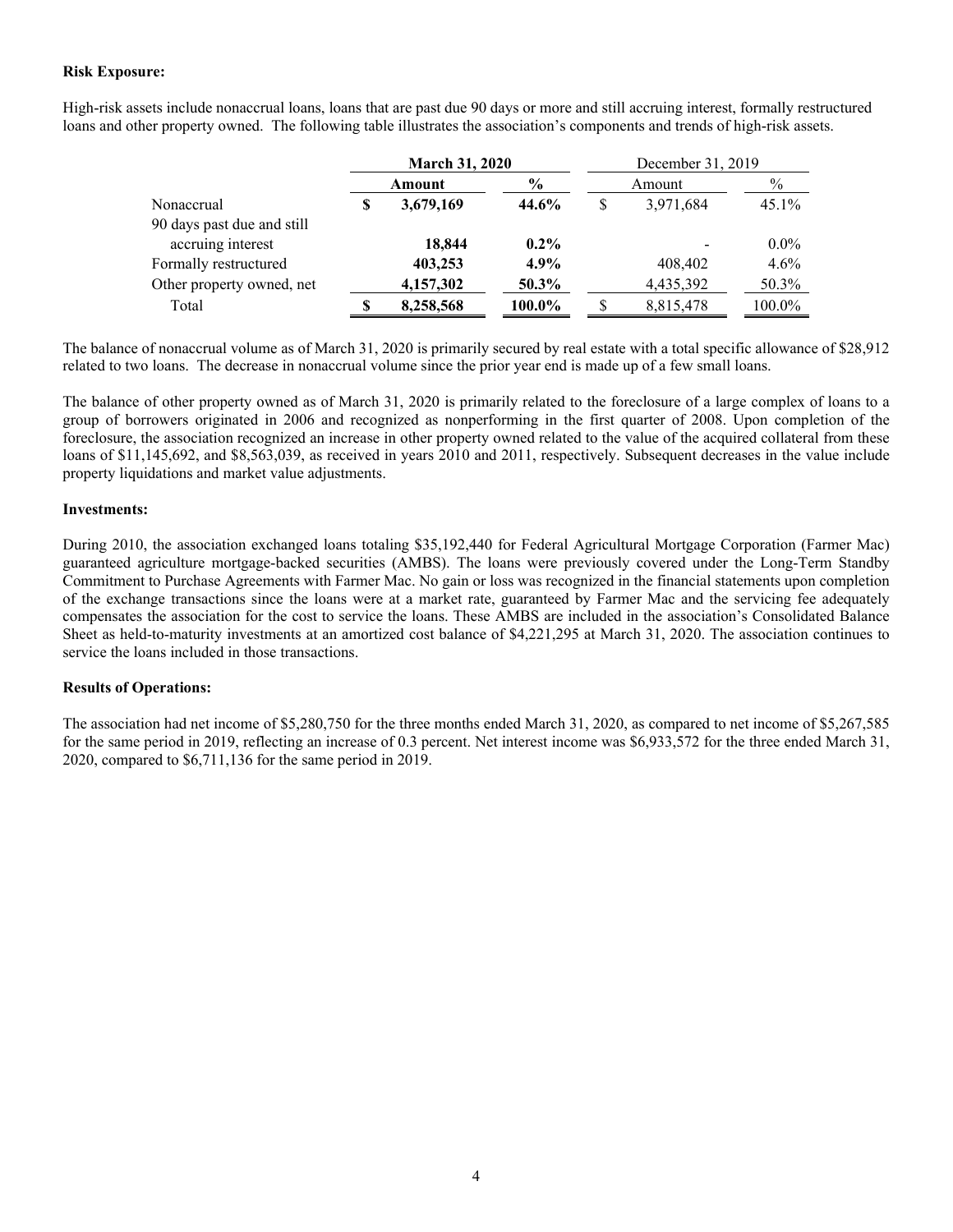|                                                   | March 31,<br>2020            |                  |               | March 31,             |     |            |  |  |
|---------------------------------------------------|------------------------------|------------------|---------------|-----------------------|-----|------------|--|--|
|                                                   | Average                      |                  |               | 2019                  |     |            |  |  |
|                                                   | <b>Balance</b>               | <b>Interest</b>  |               | Average<br>Balance    |     | Interest   |  |  |
| Loans                                             | \$1,115,199,697              | 13,644,327<br>\$ | <sup>\$</sup> | 1,041,715,914         | \$. | 13,041,912 |  |  |
| Investments                                       | 4,836,362                    | 58,221           |               | 5,835,405             |     | 73,058     |  |  |
| Total interest-earning assets                     | 1,120,036,059                | 13,702,548       |               | 1,047,551,319         |     | 13,114,970 |  |  |
| Interest-bearing liabilities                      | 957,973,379                  | 6,768,970        |               | 895, 353, 737         |     | 6,403,834  |  |  |
| Impact of capital                                 | 162,062,680<br>S             |                  | \$            | 152, 197, 582         |     |            |  |  |
| Net interest income                               |                              | 6,933,578        |               |                       | S   | 6,711,136  |  |  |
|                                                   | 2020<br><b>Average Yield</b> |                  |               | 2019<br>Average Yield |     |            |  |  |
| Yield on loans                                    | 4.92%                        |                  |               | 5.08%                 |     |            |  |  |
| Yield on investments                              | 4.84%                        |                  | 5.08%         |                       |     |            |  |  |
| Total yield on interest-<br>earning assets        | 4.92%                        |                  |               | 5.08%                 |     |            |  |  |
| Cost of interest-bearing<br>liabilities           | 2.84%                        |                  |               | 2.90%                 |     |            |  |  |
| Interest rate spread                              | 2.08%                        |                  |               | 2.18%                 |     |            |  |  |
| Net interest income as a<br>percentage of average |                              |                  |               |                       |     |            |  |  |
| earning assets                                    | 2.49%                        |                  |               | 2.60%                 |     |            |  |  |

 **Three Months Ended** 

|                               | Three months ended:<br>March 31, 2020 vs. March 31, 2019 |          |  |                            |              |           |  |
|-------------------------------|----------------------------------------------------------|----------|--|----------------------------|--------------|-----------|--|
|                               |                                                          |          |  | Increase (decrease) due to |              |           |  |
|                               |                                                          | Volume   |  | Rate                       | <b>Total</b> |           |  |
| Interest income - loans       | S                                                        | 927,669  |  | (325, 254)                 | S            | 602,415   |  |
| Interest income - investments |                                                          | (12,612) |  | (2, 225)                   |              | (14, 837) |  |
| Total interest income         |                                                          | 915,057  |  | (327, 479)                 |              | 587,578   |  |
| Interest expense              |                                                          | 451,621  |  | (86, 479)                  |              | 365,142   |  |
| Net interest income           |                                                          | 463,436  |  | (241,000)                  |              | 222,436   |  |

Interest income for the three months ended March 31, 2020, increased by \$587,578, or 4.5 percent respectively, from the same period of 2019, primarily due to an increase in earning assets and mitigated by a decline in offering rates. Interest expense for the three months ended March 31, 2020, increased by \$365,142, or 5.7 percent, from the same period of 2019 due to an increase in interestbearing liabilities offset by a decrease in cost of funding.

Average loan volume for the first quarter of 2020 was \$1,115,199,697, compared to \$1,041,715,914 in the first quarter of 2019. The average net interest rate spread on the loan portfolio for the first quarter of 2020 was 2.08 percent compared to 2.18 percent in the first quarter of 2019.

The association's return on average assets for the three months ended March 31, 2020, was 1.82 percent compared to 1.96 percent for the same period in 2019. The association's return on average equity for the three months ended March 31, 2020, was 12.14 percent, compared to 13.17 percent for the same period in 2019.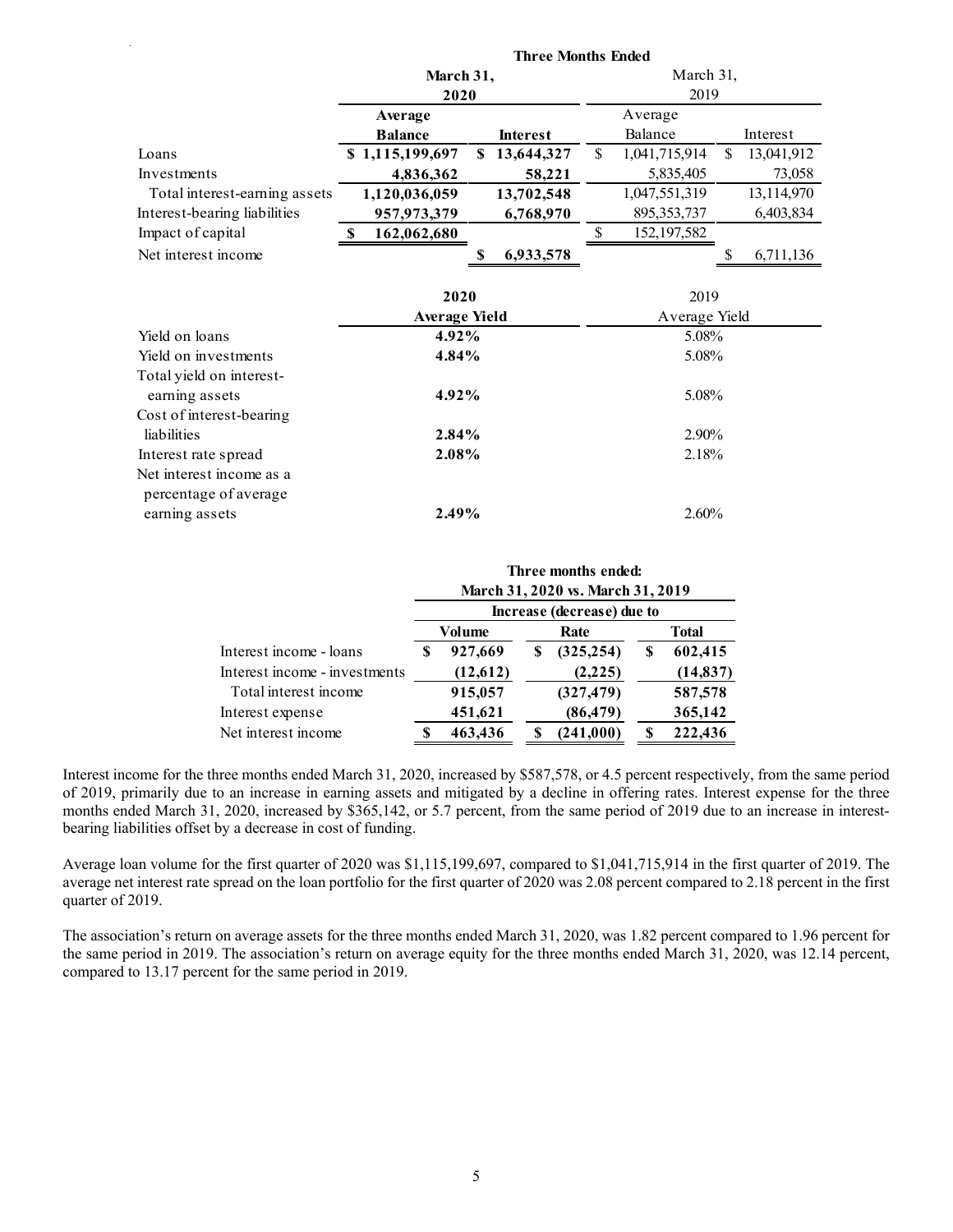#### **Liquidity and Funding Sources:**

The association secures its lendable funds from the Farm Credit Bank of Texas (the bank), which obtains its funds through the issuance of System-wide obligations and with lendable equity. The following schedule summarizes the association's borrowings.

|                                  | March 31,   | December 31, |               |  |
|----------------------------------|-------------|--------------|---------------|--|
|                                  | 2020        | 2019         |               |  |
| Note payable to the bank         | 977,454,738 |              | 958, 141, 466 |  |
| Accrued interest on note payable | 2,299,473   |              | 2,336,230     |  |
| Total                            | 979,754,211 |              | 960,477,696   |  |

The association operates under a general financing agreement (GFA) with the bank. The current GFA is effective through September 30, 2020. The primary source of liquidity and funding for the association is a direct loan from the bank. The outstanding balance of \$977,454,738 as of March 31, 2020, is recorded as a liability on the association's balance sheet. The note carried a weighted average interest rate of 2.73 percent at March 31, 2020. The indebtedness is collateralized by a pledge of substantially all of the association's assets to the bank and is governed by the general financing agreement. The increase in note payable to the bank and related accrued interest payable since December 31, 2019, is due to the association's increase loan volume and increase in the direct loan rate. The association's own funds, which represent the amount of the association's loan portfolio funded by the association's equity, were \$137,021,051 at March 31, 2020. The maximum amount the association may borrow from the bank as of March 31, 2020, was \$1,124,013,644 as defined by the general financing agreement. The indebtedness continues in effect until the expiration date of the general financing agreement, which is September 30, 2020, unless sooner terminated by the bank upon the occurrence of an event of default, or by the association, in the event of a breach of this agreement by the bank, upon giving the bank 30 calendar days' prior written notice, or in all other circumstances, upon giving the bank 120 days' prior written notice.

#### **Capital Resources:**

The association's capital position increased by \$5,307,595 at March 31, 2020, compared to December 31, 2019. The association's debt as a percentage of members' equity was 5.64:1 as of March 31, 2020, compared to 5.78:1 as of December 31, 2019.

Farm Credit Administration regulations require the association to maintain minimums for various regulatory capital ratios. New regulations became effective January 1, 2017, which replaced the previously required core surplus and total surplus ratios with common equity tier 1, tier 1 capital, and total capital risk-based capital ratios. The new regulations also added tier 1 leverage and unallocated retained earnings and equivalents (UREE) ratios. The permanent capital ratio continues to remain in effect, with some modifications to align with the new regulations. As of March 31, 2020, the association exceeded all regulatory capital requirements.

#### **Significant Recent Accounting Pronouncements:**

Refer to Note 1 – "Organization and Significant Accounting Policies" in this quarterly report for disclosures of recent accounting pronouncements which may impact the associations consolidated financial position and results of operations and for critical accounting policies.

#### **Relationship With the Farm Credit Bank of Texas:**

The association's financial condition may be impacted by factors that affect the bank. The financial condition and results of operations of the bank may materially affect the stockholder's investment in the association. The Management's Discussion and Analysis and Notes to Financial Statements contained in the 2019 Annual Report of Association more fully describe the association's relationship with the bank.

The annual and quarterly stockholder reports of the bank are available free of charge, upon request. These reports can be obtained by writing to Farm Credit Bank of Texas, Corporate Communications, P.O. Box 202590, Austin, Texas 78720, or by calling (512) 483- 9204. The annual and quarterly stockholder reports for the bank are also available on its website at *www.farmcreditbank.com.* 

The association's quarterly stockholder reports are also available free of charge, upon request. These reports can be obtained by writing to Southern AgCredit, ACA, 402 West Parkway Place, Ridgeland, MS 39157 or calling 601-499-2820. The annual and quarterly stockholder reports for the association are also available on its website at *www.southernagcredit.com.* Copies of the association's quarterly stockholder reports can also be requested by e-mailing *dlsouthernagcreditadmin@farmcreditbank.com.*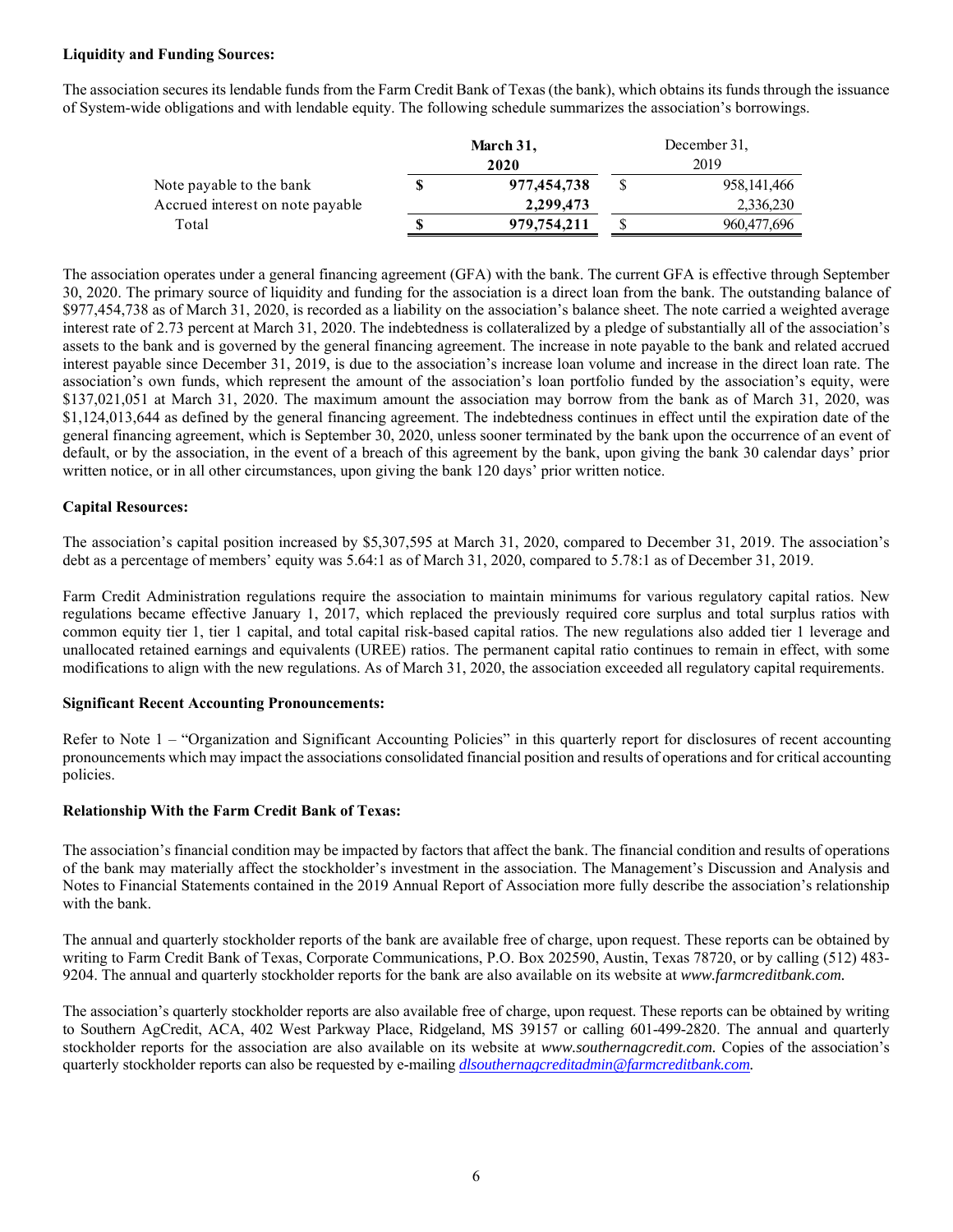# **SOUTHERN AGCREDIT, ACA**

# **CONSOLIDATED BALANCE SHEET**

|                                               |                           | March 31,<br>2020<br>(unaudited) |              | December 31,<br>2019 |
|-----------------------------------------------|---------------------------|----------------------------------|--------------|----------------------|
| <b>ASSETS</b><br>Cash                         | \$                        |                                  | \$           | 25,095               |
| Investments                                   |                           | 17,564                           |              | 5,495,707            |
| Loans                                         |                           | 4,221,295                        |              | 1,118,166,820        |
| Less: allowance for loan losses               |                           | 1,130,783,882                    |              | 1,204,690            |
| Net loans                                     |                           | 1,459,214<br>1,129,324,668       |              | 1,116,962,130        |
| Accrued interest receivable                   |                           |                                  |              |                      |
|                                               |                           |                                  |              |                      |
| Loans                                         |                           | 10,403,243                       |              | 9,870,265            |
| Investments                                   |                           | 59,232                           |              | 127,313              |
| Investment in and receivable from the Farm    |                           |                                  |              |                      |
| Credit Bank of Texas:                         |                           |                                  |              |                      |
| Capital stock                                 |                           | 18,533,000                       |              | 18,533,000           |
| Other                                         |                           | 1,905,803                        |              | 1,974,729            |
| Other property owned, net                     |                           | 4,157,302                        |              | 4,435,392            |
| Premises and equipment, net                   |                           | 9,204,906                        |              | 9,233,855            |
| Other assets                                  |                           | 1,390,758                        |              | 1,145,872            |
| Total assets                                  | $\boldsymbol{\mathsf{S}}$ | 1,179,217,771                    | $\$$         | 1,167,803,358        |
| <b>LIABILITIES</b>                            |                           |                                  |              |                      |
| Note payable to the Farm Credit Bank of Texas | \$                        | 977,454,738                      | \$           | 958,141,466          |
| Guaranteed obligations to government entities |                           | 15,415,797                       |              | 15,899,082           |
| Advance conditional payments                  |                           | 85,842                           |              | 148,249              |
| Accrued interest payable                      |                           | 2,299,473                        |              | 2,336,230            |
| Drafts outstanding                            |                           | 1,100,565                        |              | 598,395              |
| Patronage distributions payable               |                           |                                  |              | 10,090,899           |
| Other liabilities                             |                           | 5,327,635                        |              | 8,362,911            |
| <b>Total</b> liabilities                      |                           | 1,001,684,050                    |              | 995,577,232          |
| <b>MEMBERS' EQUITY</b>                        |                           |                                  |              |                      |
| Capital stock and participation certificates  |                           | 4,604,890                        |              | 4,575,675            |
| Additional paid-in capital                    |                           | 10,238,891                       |              | 10,238,891           |
| Unallocated retained earnings                 |                           | 163,006,080                      |              | 157,725,330          |
| Accumulated other comprehensive income (loss) |                           | (316, 140)                       |              | (313,770)            |
| Total members' equity                         |                           | 177,533,721                      |              | 172,226,126          |
| Total liabilities and members' equity         | \$                        | 1,179,217,771                    | $\mathbb{S}$ | 1,167,803,358        |

The accompanying notes are an integral part of these combined financial statements.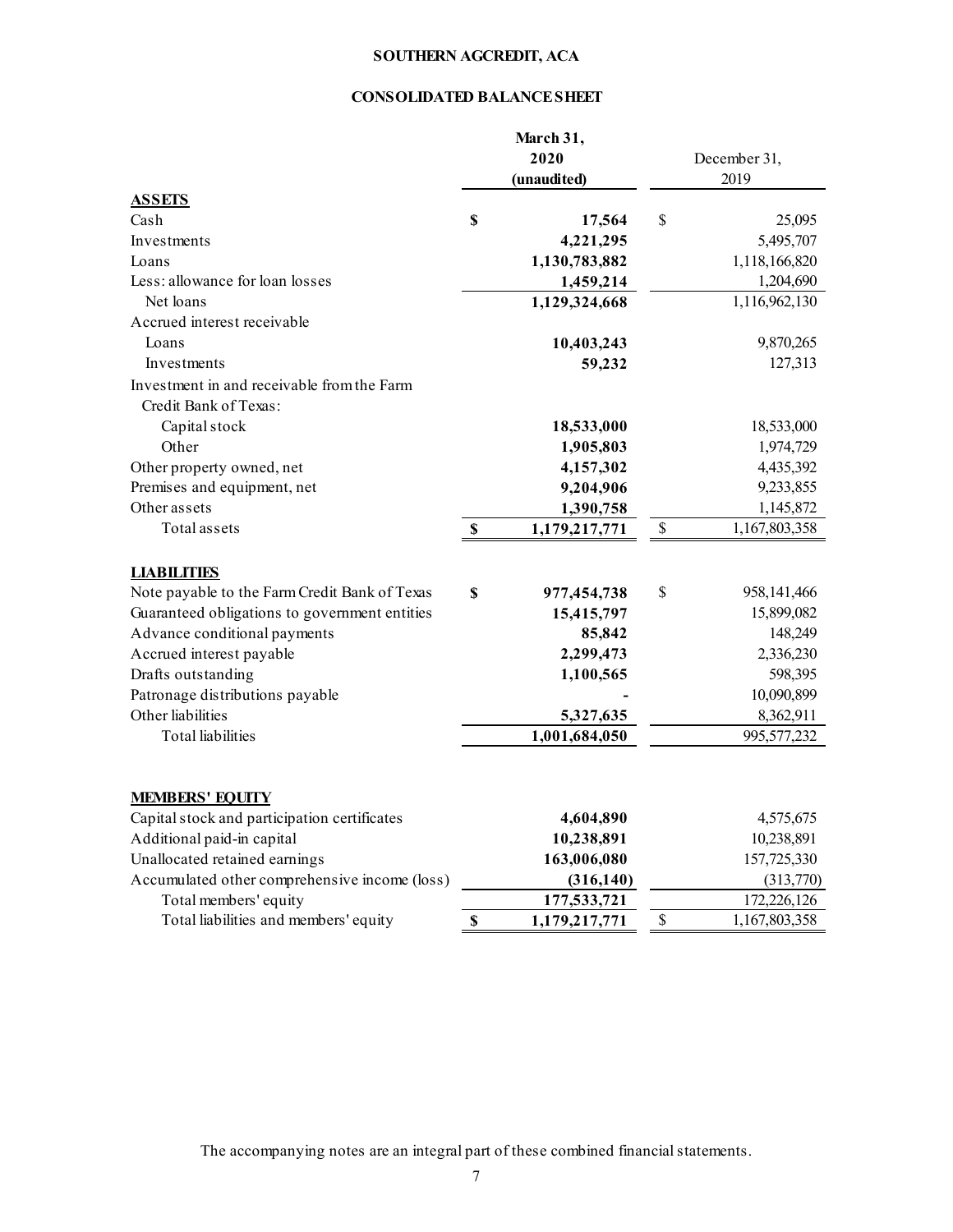### **SOUTHERN AGCREDIT, ACA**

# **CONSOLIDATED STATEMENTS OF COMPREHENSIVE INCOME**

(unaudited)

|                                                 | <b>Quarter Ended</b><br>March 31, |                  |
|-------------------------------------------------|-----------------------------------|------------------|
|                                                 | 2020                              | 2019             |
| <b>INTEREST INCOME</b>                          |                                   |                  |
| Loans                                           | \$<br>13,644,327                  | \$<br>13,041,912 |
| Investments                                     | 58,221                            | 73,058           |
| Total interest income                           | 13,702,548                        | 13,114,970       |
| <b>INTEREST EXPENSE</b>                         |                                   |                  |
| Note payable to the Farm Credit Bank of Texas   | 6,768,936                         | 6,403,834        |
| Advance conditional payments                    | 40                                |                  |
| Total interest expense                          | 6,768,976                         | 6,403,834        |
| Net interest income                             | 6,933,572                         | 6,711,136        |
| <b>PROVISION FOR LOAN LOSSES</b>                | 254,000                           | (32,959)         |
| Net interest income after                       |                                   |                  |
| provision for loan losses                       | 6,679,572                         | 6,744,095        |
| <b>NONINTEREST INCOME</b>                       |                                   |                  |
| Income from the Farm Credit Bank of Texas:      |                                   |                  |
| Patronage income                                | 1,260,099                         | 1,021,933        |
| Loan fees                                       | 110,088                           | 82,658           |
| Financially related services income             | 134                               | 188              |
| Gain (loss) on other property owned, net        | (13,525)                          | (14,017)         |
| Other noninterest income                        | 295,712                           | 246,465          |
| Total noninterest income                        | 1,652,508                         | 1,337,227        |
| <b>NONINTEREST EXPENSES</b>                     |                                   |                  |
| Salaries and employee benefits                  | 1,477,675                         | 1,375,178        |
| Occupancy and equipment                         | 291,056                           | 225,634          |
| Insurance Fund premiums                         | 166,018                           | 171,052          |
| Other components of net periodic postretirement |                                   |                  |
| benefit cost                                    | 41,364                            | 47,783           |
| Other noninterest expense                       | 1,075,217                         | 994,090          |
| Total noninterest expenses                      | 3,051,330                         | 2,813,737        |
| Income before income taxes                      | 5,280,750                         | 5,267,585        |
| <b>NET INCOME</b>                               | 5,280,750                         | 5,267,585        |
| Other comprehensive income:                     |                                   |                  |
| Change in postretirement benefit plans          | (2,370)                           | (3,375)          |
| Other comprehensive income, net of tax          | (2,370)                           | (3,375)          |
| <b>COMPREHENSIVE INCOME</b>                     | 5,278,380                         | 5,264,210<br>\$  |

The accompanying notes are an integral part of these combined financial statements.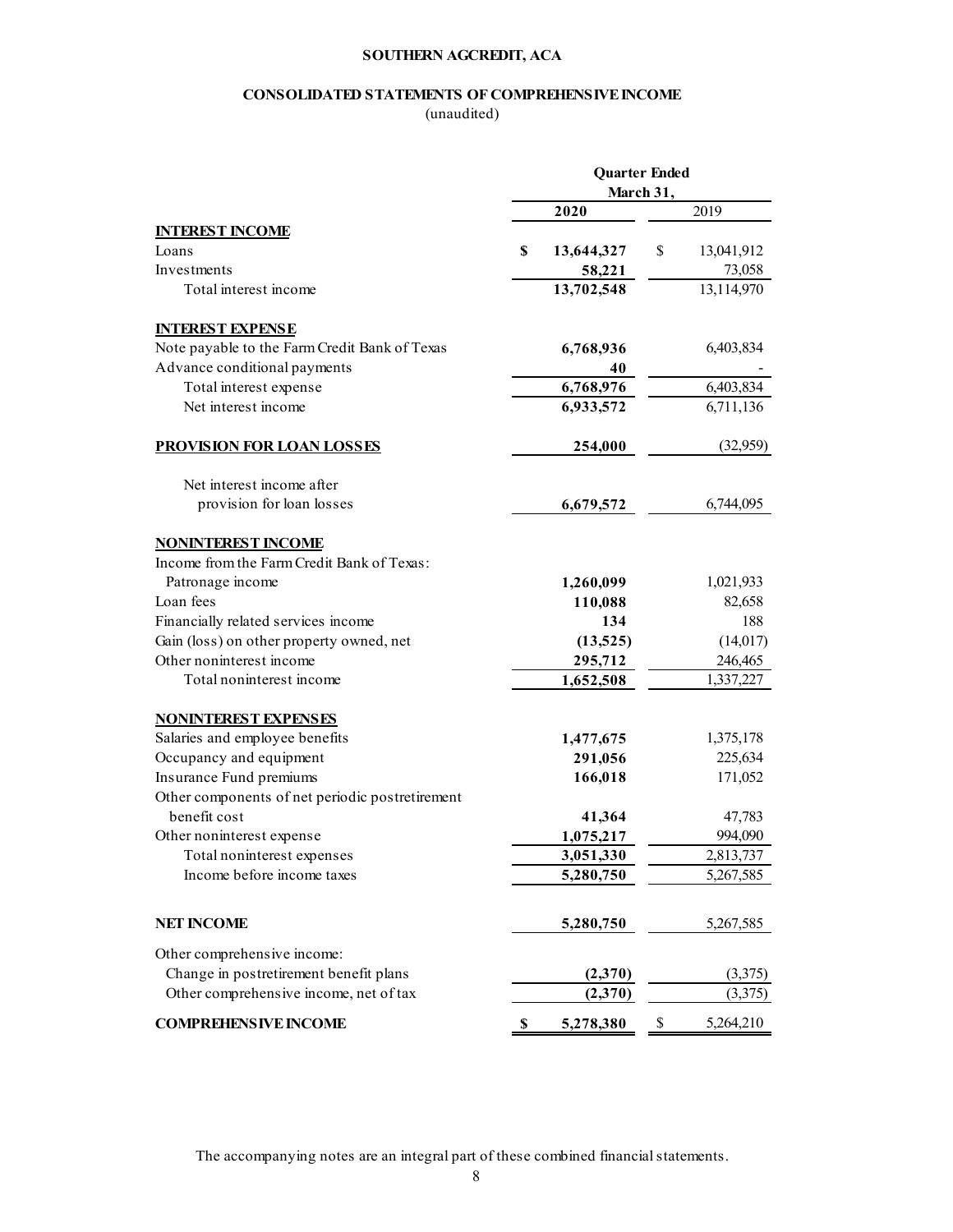### **SOUTHERN AGCREDIT, ACA**

#### **CONSOLIDATED STATEMENT OF CHANGES IN MEMBERS' EQUITY**

(unaudited)

|                                                                                                               |    | Capital Stock/<br>Participation<br><b>Certificates</b> |    | <b>Additional</b><br>Paid-in-Capital |               | <b>Retained Earnings</b><br><b>Unallocated</b> | Accumulated<br>Other<br>Comprehensive<br>Income (Loss) |     | <b>Total</b><br>Members'<br><b>Equity</b> |
|---------------------------------------------------------------------------------------------------------------|----|--------------------------------------------------------|----|--------------------------------------|---------------|------------------------------------------------|--------------------------------------------------------|-----|-------------------------------------------|
| Balance at December 31, 2018                                                                                  | \$ | 4,377,950                                              | S  | 10,238,891                           | \$.           | 147,710,148                                    | \$<br>(108, 017)                                       | \$. | 162,218,972                               |
| Comprehensive income                                                                                          |    |                                                        |    |                                      |               | 5,267,585                                      | (3,375)                                                |     | 5,264,210                                 |
| Capital stock/participation certificates<br>and allocated retained earnings issued<br>Preferred Stock retired |    | 154,125                                                |    |                                      |               |                                                |                                                        |     | 154,125                                   |
| Capital stock/participation certificates<br>and allocated retained earnings retired                           |    | (147, 625)                                             |    |                                      |               |                                                |                                                        |     | (147, 625)                                |
| Balance at March 31, 2019                                                                                     |    | 4,384,450                                              |    | 10,238,891                           |               | 152,977,733                                    | \$<br>(111,392)                                        | \$  | 167,489,682                               |
| Balance at December 31, 2019<br>Comprehensive income                                                          | \$ | 4,575,675                                              | S. | 10,238,891                           | <sup>\$</sup> | 157,725,330<br>5,280,750                       | \$<br>(313,770)<br>(2,370)                             | \$  | 172,226,126<br>5,278,380                  |
| Capital stock/participation certificates<br>and allocated retained earnings issued<br>Preferred Stock retired |    | 210,150                                                |    |                                      |               |                                                |                                                        |     | 210,150                                   |
|                                                                                                               |    |                                                        |    |                                      |               |                                                |                                                        |     |                                           |
| Capital stock/participation certificates<br>and allocated retained earnings retired                           |    | (180, 935)                                             |    |                                      |               |                                                |                                                        |     | (180, 935)                                |
| <b>Balance at March 31, 2020</b>                                                                              | S  | 4.604.890                                              |    | 10,238,891                           | \$            | 163,006,080                                    | \$<br>(316, 140)                                       | S   | 177,533,721                               |

The accompanying notes are an integral part of these combined financial statements.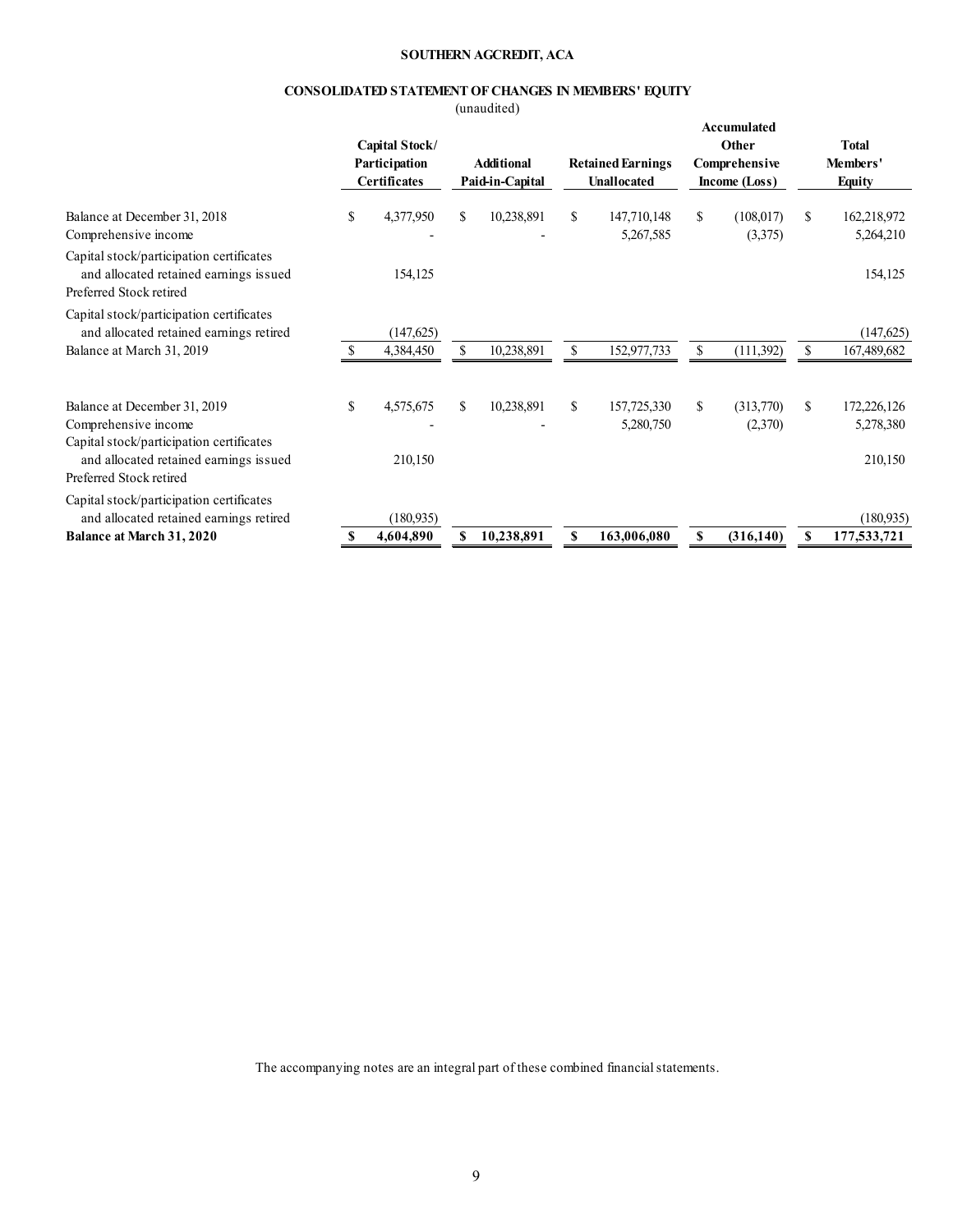#### **SOUTHERN AGCREDIT, ACA NOTES TO THE CONSOLIDATED FINANCIAL STATEMENTS**  (UNAUDITED)

# **NOTE 1 — ORGANIZATION AND SIGNIFICANT ACCOUNTING POLICIES:**

Southern AgCredit, ACA, including its wholly-owned subsidiaries, Southern AgCredit, PCA and Southern AgCredit, FLCA (collectively called "the association"), is a member-owned cooperative which provides credit and credit-related services to, or for the benefit of, eligible borrowers/stockholders for qualified agricultural purposes in the counties of Adams, Amite, Carroll, Claiborne, Clarke, Copiah, Covington, Forrest, Franklin, George, Greene, Grenada, Hancock, Harrison, Hinds, Holmes, Humphreys, Issaquena, Jackson, Jasper, Jefferson, Jefferson Davis, Jones, Kemper, Lamar, Lauderdale, Lawrence, Leake, Leflore, Lincoln, Madison, Marion, Montgomery, Neshoba, Newton, Pearl River, Perry, Pike, Rankin, Scott, Sharkey, Simpson, Smith, Stone, Walthall, Warren, Washington, Wayne, Wilkinson and Yazoo in the state of Mississippi, as well as the parishes of Bienville, Bossier, Caddo, Claiborne, DeSoto, Jackson, Lincoln, Ouachita (west of Ouachita River), Red River, Union and Webster in the state of Louisiana. In addition, the association is the single owner of Parkway Place Investments, LLC, which was organized for the purpose of holding and managing foreclosed property for which the assets, liabilities and results of operation have been consolidated in the association's financial statements. The association is a lending institution of the Farm Credit System (the System), which was established by Acts of Congress to meet the needs of American agriculture.

The accompanying unaudited financial statements have been prepared in accordance with accounting principles generally accepted in the U.S. (GAAP) for interim financial information. Accordingly, they do not include all of the disclosures required by GAAP for annual financial statements and should be read in conjunction with the audited financial statements as of and for the year ended December 31, 2019, as contained in the 2019 Annual Report to Stockholders.

In the opinion of management, the accompanying consolidated financial statements contain all adjustments necessary for a fair presentation of the interim financial condition and results of operations and conform with generally accepted accounting principles (GAAP), except for the inclusion of a statement of cash flows. GAAP requires a business enterprise that provides a set of financial statements reporting both financial position and results of operations to also provide a statement of cash flows for each period for which results of operations are provided. In regulations issued by FCA, associations have the option to exclude statements of cash flows in interim financial statements. Therefore, the association has elected not to include a statement of cash flows in these consolidated financial statements. These interim financial statements should be read in conjunction with the audited financial statements as of and for the year ended December 31, 2019, as contained in the 2019 Annual Report to Stockholders. The preparation of financial statements in accordance with GAAP requires management to make estimates and assumptions that affect the amounts reported in the financial statements and accompanying notes. Actual results could differ from those estimates. The results of operations for interim periods are not necessarily indicative of the results to be expected for the full year ending December 31, 2020. Descriptions of the significant accounting policies are included in the 2019 Annual Report to Stockholders. In the opinion of management, these policies and the presentation of the interim financial condition and results of operations conform with GAAP and prevailing practices within the banking industry.

In December 2019, the Financial Accounting Standards Board (FASB) issued guidance entitled "Simplifying the Accounting for Income Taxes." This guidance eliminates certain intra period tax allocations, foreign deferred tax recognition and interim period tax calculations. In addition, the guidance simplifies disclosure regarding capital and franchise taxes, the allocation of goodwill in business combinations, subsidiary financial statements and other disclosures. The new guidance is intended to eliminate and/or simplify certain aspects of income tax accounting that are complex or that require significant judgment in application or presentation. The guidance becomes effective for fiscal years beginning after December 15, 2021. Early adoption of the guidance is permitted and the institution adopted this guidance on January 1, 2020. The adoption of this guidance did not materially impact the institution's financial condition or results of operations.

In August 2018, FASB issued guidance entitled "Customer's Accounting for Implementation Costs Incurred in a Cloud Computing Arrangement That Is a Service Cost." The guidance aligns the requirements for capitalizing implementation costs incurred in a hosting arrangement that is a service contract with the requirements for capitalizing implementation costs incurred to develop or obtain internal-use software (and hosting arrangements that include an internal-use software license). The accounting for the service element of a hosting arrangement that is a service contract is not affected by this guidance. This guidance became effective for interim and annual periods beginning after December 15, 2019. The guidance also requires an entity (customer) to expense the capitalized implementation costs of a hosting arrangement that is a service contract over the term of the hosting arrangement. It further specifies where to present expense and payments in the financial statements. The guidance is to be applied on a retrospective or prospective basis to all implementation costs incurred after the date of adoption. The adoption of this guidance did not materially impact the Association's financial condition or its results of operations.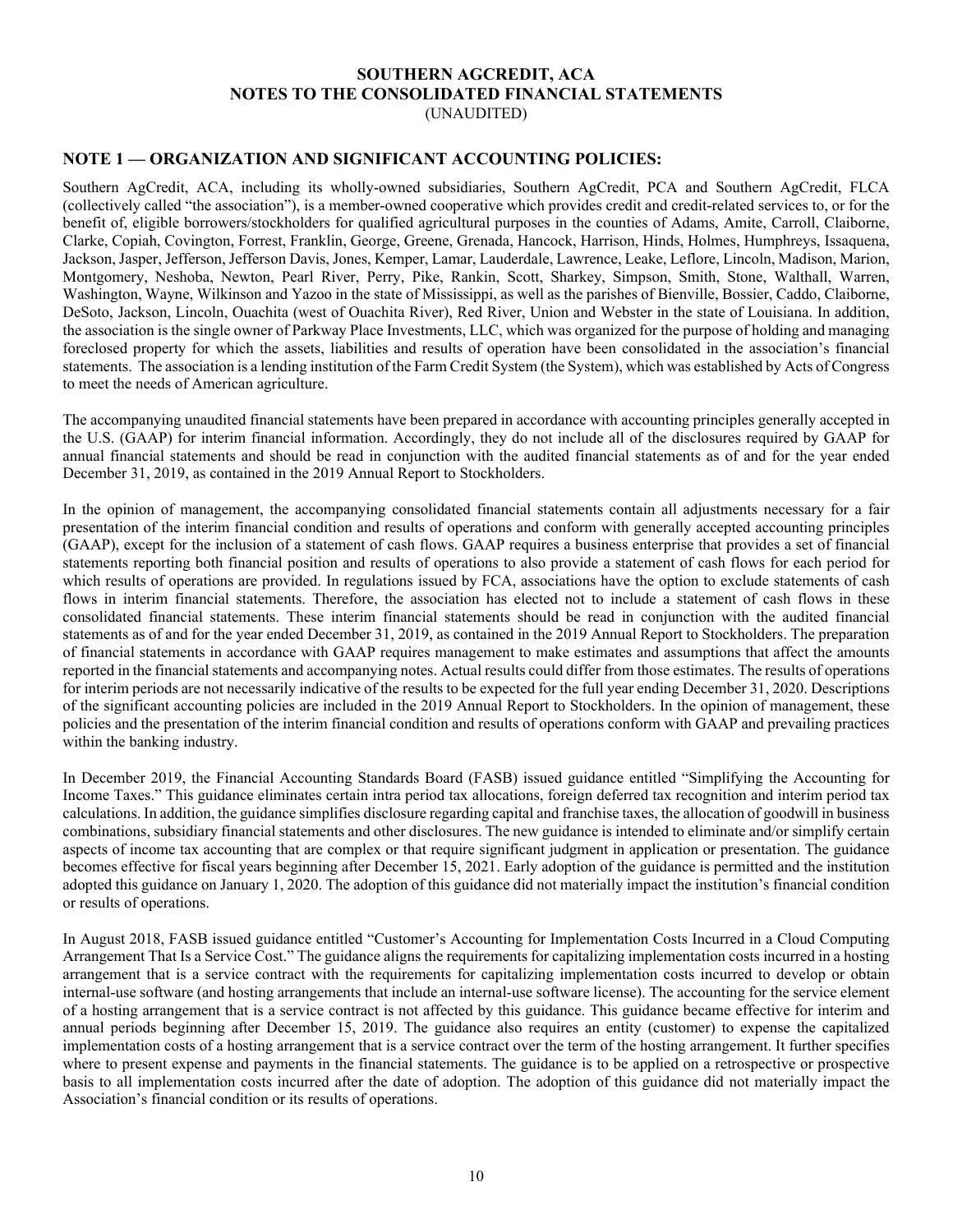In August 2018, the FASB issued guidance entitled "Disclosure Framework — Changes to the Disclosure Requirements for Defined Benefit Plans." The guidance modifies the disclosure requirements for employers that sponsor defined benefit pension or other postretirement plans. This guidance becomes effective for fiscal years ending after December 15, 2020. Early adoption is permitted. The guidance is to be applied on a retrospective basis for all periods. The adoption of this guidance will not impact the Association's financial condition or its results of operations, but will impact the employee benefit plan disclosures.

In August 2018, the FASB issued guidance entitled "Disclosure Framework — Changes to the Disclosure Requirements for Fair Value Measurement." The guidance modifies the requirements on fair value measurements by removing, modifying or adding to the disclosures. This guidance became effective for interim and annual periods beginning after December 15, 2019. Early adoption was permitted and an entity was permitted to early adopt any removal or modified disclosures and delay adoption of the additional disclosures until their effective date. The Association early adopted the removal and modified disclosures during the fourth quarter of 2018. The adoption of this guidance did not impact the Association's financial condition or its results of operations but did impact the fair value measurements disclosures.

In June 2016, the FASB issued guidance entitled "Measurement of Credit Losses on Financial Instruments." The guidance replaces the current incurred loss impairment methodology with a methodology that reflects expected credit losses and requires consideration of a broader range of reasonable and supportable information to inform credit loss estimates. Credit losses relating to available-forsale securities would also be recorded through an allowance for credit losses. For public business entities that are not U.S. Securities and Exchange Commission filers this guidance was to become effective for interim and annual periods beginning after December 15, 2020, with early application permitted. In November 2019, the FASB issued an update that amends the mandatory effective date for this guidance for certain institutions. The change resulted from a change in the effective date philosophy that extends and simplifies the adoption by staggering the dates between large public entities and other entities. As a result of the change, the new credit loss standard, for those institutions qualifying for the delay, becomes effective for interim and annual reporting periods beginning after December 15, 2022, with early adoption permitted. The Association qualifies for the delay in the adoption date. The Association continues to evaluate the impact of adoption on the Association's financial condition and its results of operations.

The consolidated financial statements comprise the operations of the ACA and its wholly-owned subsidiaries. The preparation of these consolidated financial statements requires the use of management's estimates. The results for the quarter ended March 31, 2020, are not necessarily indicative of the results to be expected for the year ended December 31, 2019. Certain amounts in the prior period's financial statements have been reclassified to conform to current financial statement presentation.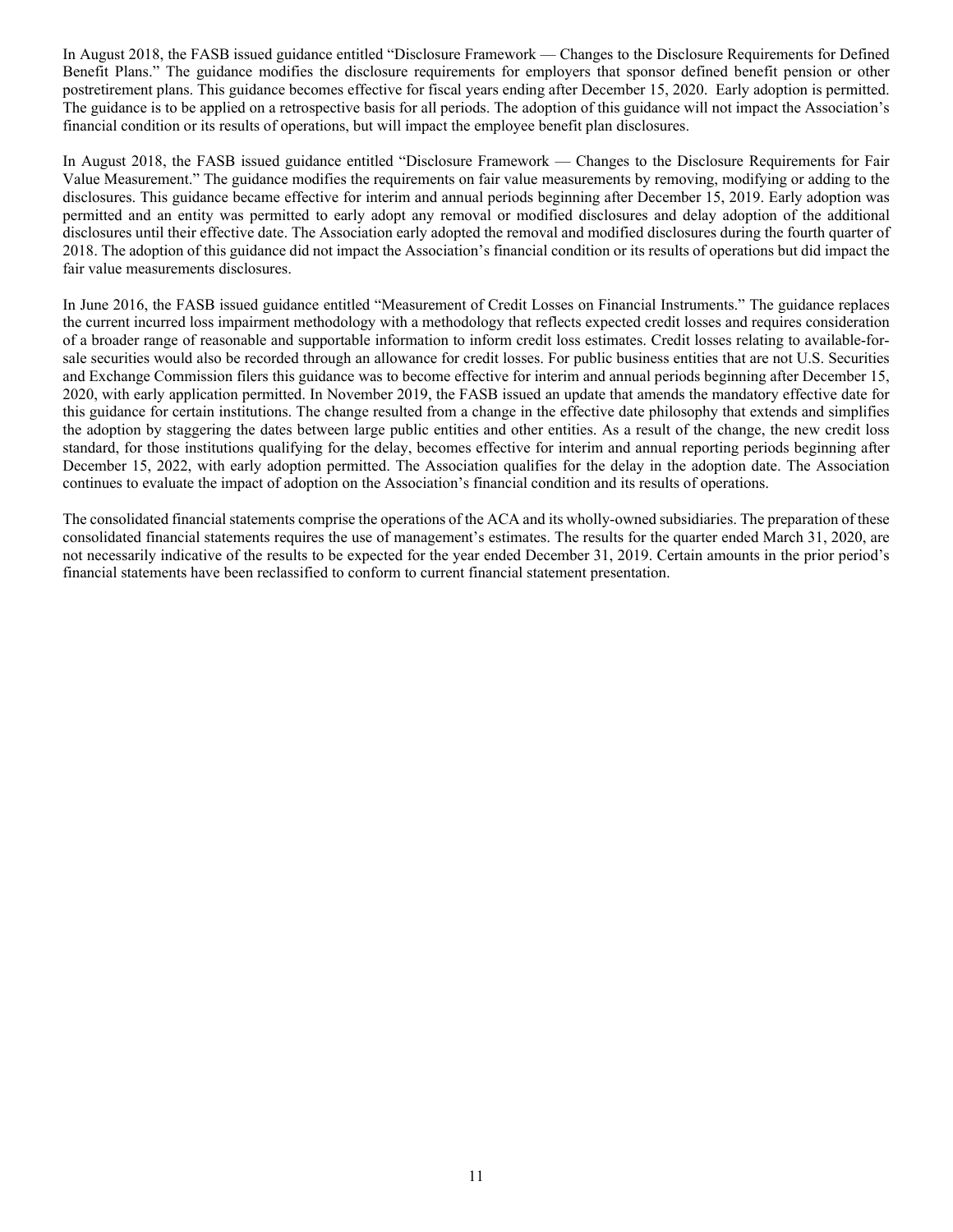# **NOTE 2 — INVESTMENTS:**

The association may hold mission-related and other investments. The Farm Credit Administration approves mission-related programs and other mission-related investments. In January 2010, \$35,192,440 of agricultural mortgage loans previously covered under a Long-Term Standby Commitment to Purchase agreement with the Federal Agricultural Mortgage Corporation (Farmer Mac) were securitized. No gain or loss was recognized in the financial statements upon completion of the securitization. Terms of the agreement call for a guarantee fee of 20-50 basis points to be paid to Farmer Mac, and for the association to receive a 30-basis-point fee for servicing the underlying loans.

| <b>March 31, 2020</b> |                                 |        |                   |                  |  |  |  |
|-----------------------|---------------------------------|--------|-------------------|------------------|--|--|--|
|                       | Gross                           | Gross  |                   |                  |  |  |  |
|                       | Amortized Unrealized Unrealized |        |                   | Weighted Average |  |  |  |
| Cost                  | Gains                           | Losses | <b>Fair Value</b> | Yield            |  |  |  |
| $$4,221,295$ \$       |                                 | $- S$  | 6,721 \$4,214,574 | 4.80 $%$         |  |  |  |

The following is a summary of Farmer Mac agricultural mortgage-backed securities:

| December 31, 2019      |                                 |        |                  |                  |  |  |  |  |
|------------------------|---------------------------------|--------|------------------|------------------|--|--|--|--|
|                        | Gross                           | Gross  |                  |                  |  |  |  |  |
|                        | Amortized Unrealized Unrealized |        |                  | Weighted Average |  |  |  |  |
| Cost                   | Gains                           | Losses | Fair Value       | Yield            |  |  |  |  |
| \$ 5,495,707 \$ 22,353 |                                 |        | $-$ \$ 5,518,060 | 4.89 %           |  |  |  |  |

# **NOTE 3 — LOANS AND ALLOWANCE FOR LOAN LOSSES:**

A summary of loans follows:

|                               | March 31,<br>2020 | December 31,<br>2019 |  |  |
|-------------------------------|-------------------|----------------------|--|--|
| Loan Type                     | <b>Amount</b>     | Amount               |  |  |
| Production agriculture:       |                   |                      |  |  |
| Real estate mortgage          | 953,871,806<br>\$ | 953,325,033<br>S     |  |  |
| Production and                |                   |                      |  |  |
| intermediate term             | 92,024,541        | 83,545,214           |  |  |
| Agribusiness:                 |                   |                      |  |  |
| Loans to cooperatives         | 7,585,051         | 2,613,188            |  |  |
| Processing and marketing      | 45,321,415        | 46, 371, 318         |  |  |
| Farm-related business         | 752,967           | 636,358              |  |  |
| Communication                 | 16,166,369        | 16,205,478           |  |  |
| Energy                        | 12,673,799        | 13,040,412           |  |  |
| Rural residential real estate | 2,387,934         | 2,429,819            |  |  |
| Total                         | \$1,130,783,882   | \$1,118,166,820      |  |  |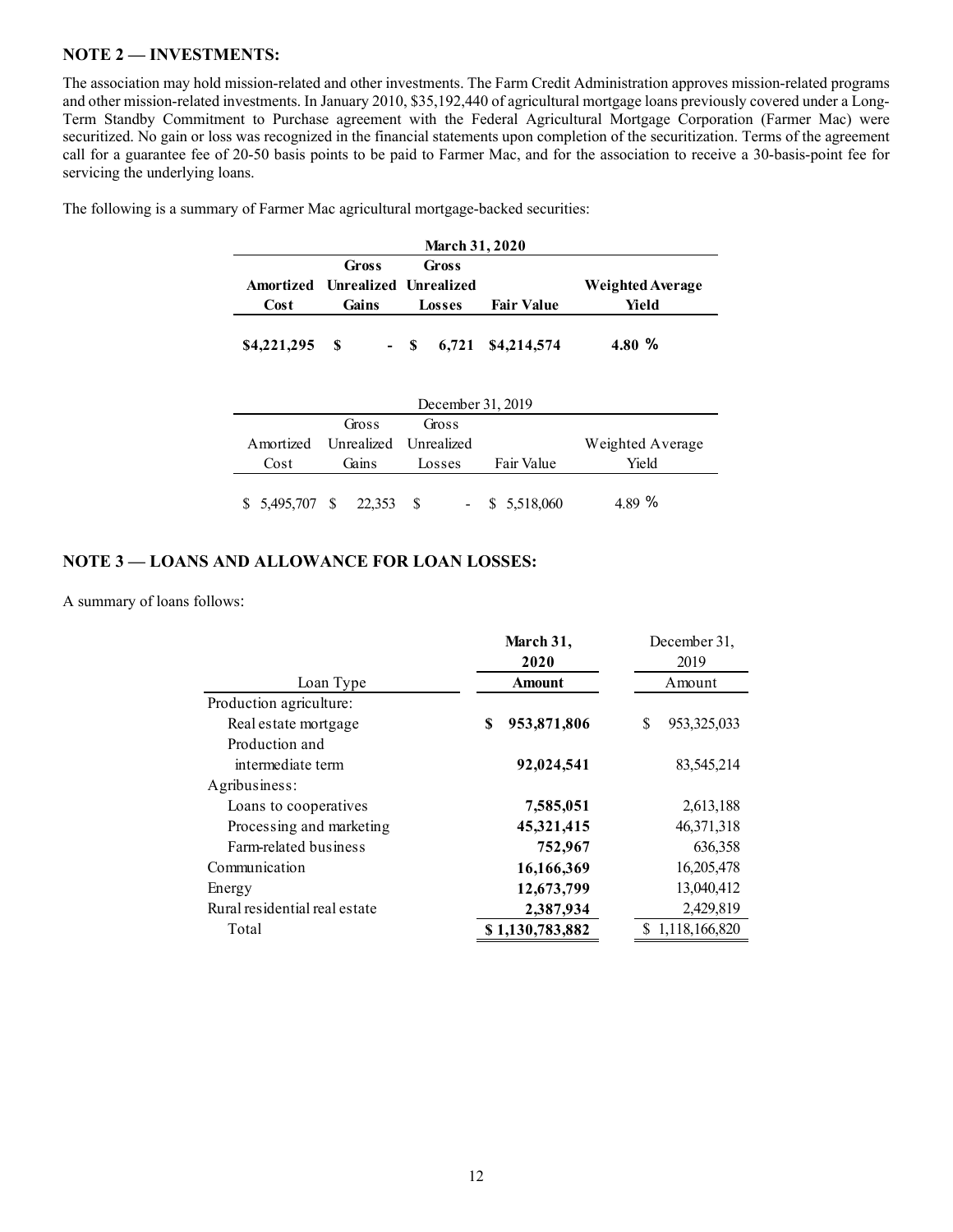The association purchases or sells participation interests with other parties in order to diversify risk, manage loan volume and comply with Farm Credit Administration regulations. The following table presents information regarding the balances of participations purchased and sold at March 31, 2020:

|                                  | Other Farm Credit Institutions |                 |                | Non-Farm Credit Institutions | Total          |                 |
|----------------------------------|--------------------------------|-----------------|----------------|------------------------------|----------------|-----------------|
|                                  | Participations                 | Participations  | Participations | Participations               | Participations | Participations  |
|                                  | Purchased                      | Sold            | Purchased      | Sold                         | Purchased      | Sold            |
| Real estate mortgage             | 8,074,450                      | 7,350,475<br>S. | 365,933<br>S   | D                            | 8,440,383<br>S | 7,350,475<br>S. |
| Production and intermediate term | 3,465,461                      | 53,331,019      | 45,075         |                              | 3,510,536      | 53,331,019      |
| Agribusiness                     | 53,053,991                     |                 |                |                              | 53,053,991     |                 |
| Communication                    | 16,166,369                     |                 |                |                              | 16, 166, 369   |                 |
| Energy                           | 12,673,799                     |                 |                |                              | 12,673,799     |                 |
| Total                            | \$93,434,070                   | \$ 60,681,494   | 411,008        |                              | \$93,845,078   | \$ 60,681,494   |

The association is authorized under the Farm Credit Act to accept "advance conditional payments" (ACPs) from borrowers. To the extent the borrower's access to such ACPs is restricted and the legal right of setoff exists, the ACPs are netted against the borrower's related loan balance. Unrestricted advance conditional payments are included in other liabilities. ACPs are not insured, and interest is generally paid by the association on such balances. Balances of ACPs were \$85,842 and \$148,249 at March 31, 2020, and December 31, 2019, respectively.

Nonperforming assets (including related accrued interest) and related credit quality statistics are as follows:

|                                          |   | March 31,<br>2020 | December 31,<br>2019 |  |  |
|------------------------------------------|---|-------------------|----------------------|--|--|
| <b>Nonaccrual loans:</b>                 |   |                   |                      |  |  |
| Real estate mortgage                     | S | 3,675,311         | S<br>3,809,382       |  |  |
| Production and intermediate term         |   | 3,858             | 162,302              |  |  |
| Total nonaccrual loans                   |   | 3,679,169         | 3,971,684            |  |  |
| Accruing restructured loans:             |   |                   |                      |  |  |
| Real estate mortgage                     |   | 325,747           | 330,260              |  |  |
| Production and intermediate term         |   | 77,506            | 78,142               |  |  |
| Total accruing restructured loans        |   | 403,253           | 408,402              |  |  |
| Accruing loans 90 days or more past due: |   |                   |                      |  |  |
| Real estate mortgage                     |   | 18,844            |                      |  |  |
| Total accruing loans 90 days or more     |   |                   |                      |  |  |
| past due                                 |   | 18,844            |                      |  |  |
| Total nonperforming loans                |   | 4,101,266         | 4,380,086            |  |  |
| Other property owned                     |   | 4,157,302         | 4,435,392            |  |  |
| Total nonperforming assets               | S | 8,258,568         | \$<br>8,815,478      |  |  |

One credit quality indicator utilized by the association is the Farm Credit Administration Uniform Loan Classification System that categorizes loans into five categories. The categories are defined as follows:

- Acceptable assets are expected to be fully collectible and represent the highest quality;
- Other assets especially mentioned (OAEM) assets are currently collectible but exhibit some potential weakness;
- Substandard assets exhibit some serious weakness in repayment capacity, equity and/or collateral pledged on the loan;
- Doubtful assets exhibit similar weaknesses to substandard assets; however, doubtful assets have additional weaknesses in existing factors, conditions and values that make collection in full highly questionable; and
- Loss assets are considered uncollectible.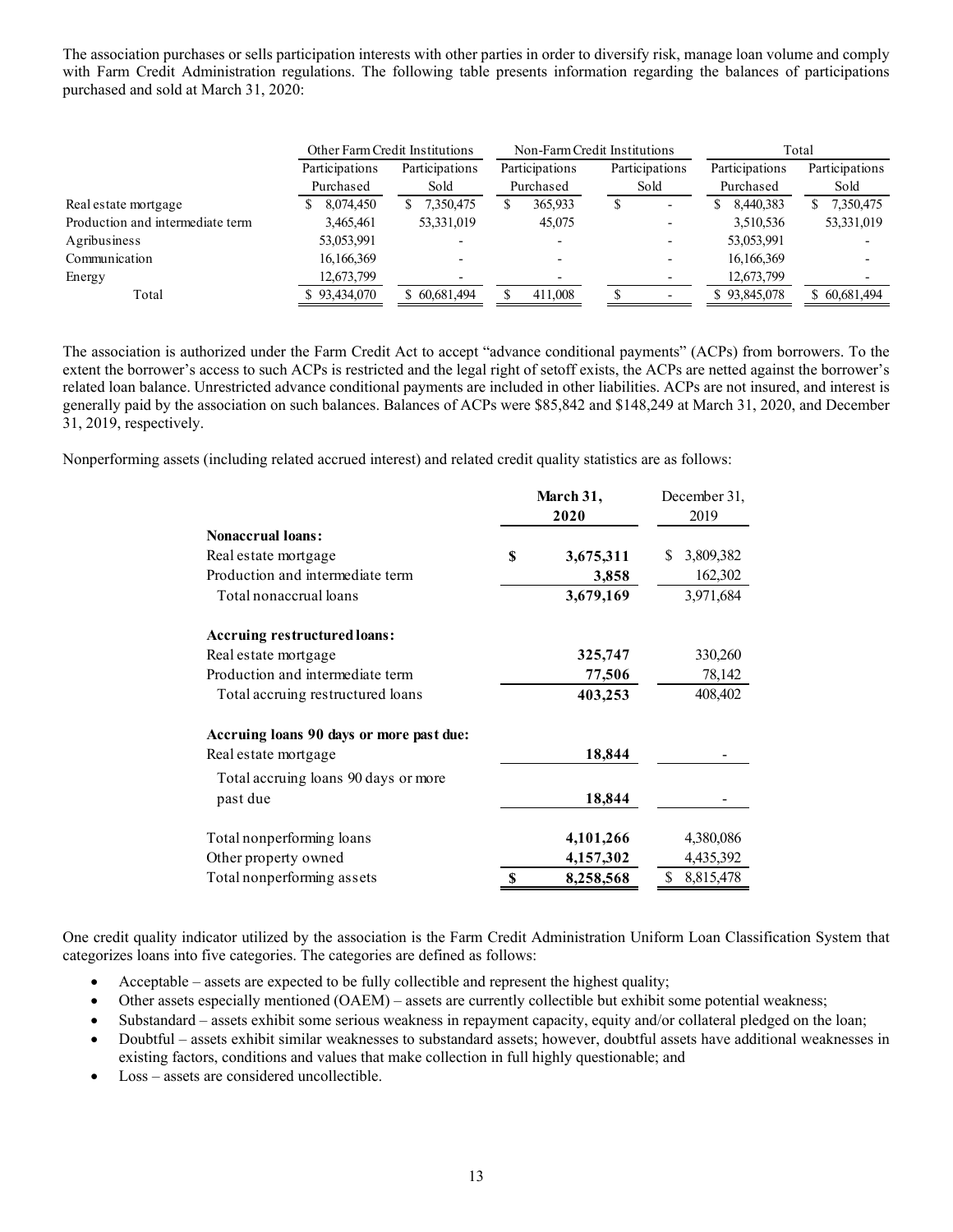The following table shows loans and related accrued interest as a percentage of total loans and related accrued interest receivable by loan type as of:

|                                  | March 31,               | December 31, |
|----------------------------------|-------------------------|--------------|
|                                  | 2020                    | 2019         |
| Real estate mortgage             |                         |              |
| Acceptable                       | $\frac{0}{0}$<br>97.44  | 97.49 %      |
| <b>OAEM</b>                      | 1.86                    | 1.78         |
| Substandard/doubtful             | 0.70                    | 0.73         |
|                                  | 100.00                  | 100.00       |
| Production and intermediate term |                         |              |
| Acceptable                       | 96.91                   | 96.60        |
| <b>OAEM</b>                      | 2.56                    | 2.61         |
| Substandard/doubtful             | 0.53                    | 0.79         |
|                                  | 100.00                  | 100.00       |
| Loans to cooperatives            |                         |              |
| Acceptable                       | 100.00                  | 100.00       |
| <b>OAEM</b>                      |                         |              |
| Substandard/doubtful             |                         |              |
|                                  |                         |              |
|                                  | 100.00                  | 100.00       |
| Processing and marketing         |                         |              |
| Acceptable                       | 93.00                   | 93.33        |
| <b>OAEM</b>                      | 7.00                    | 6.67         |
| Substandard/doubtful             |                         |              |
|                                  | 100.00                  | 100.00       |
| Farm-related business            |                         |              |
| Acceptable                       | 100.00                  | 100.00       |
| <b>OAEM</b>                      |                         |              |
| Substandard/doubtful             |                         |              |
|                                  | 100.00                  | 100.00       |
| Communication                    |                         |              |
| Acceptable                       | 100.00                  | 100.00       |
| <b>OAEM</b>                      |                         |              |
| Substandard/doubtful             |                         |              |
|                                  | 100.00                  | 100.00       |
| Energy                           |                         |              |
| Acceptable                       | 100.00                  | 100.00       |
| <b>OAEM</b>                      |                         |              |
| Substandard/doubtful             |                         |              |
|                                  | 100.00                  | 100.00       |
| Rural residental real estate     |                         |              |
| Acceptable                       | 100.00                  | 100.00       |
| <b>OAEM</b>                      |                         |              |
| Substandard/doubtful             |                         |              |
|                                  | 100.00                  | 100.00       |
| Total loans                      |                         |              |
| Acceptable                       | 97.31                   | 97.33        |
| <b>OAEM</b>                      | 2.05                    | 1.99         |
| Substandard/doubtful             | 0.64                    | 0.68         |
|                                  | $\frac{0}{0}$<br>100.00 | 100.00 %     |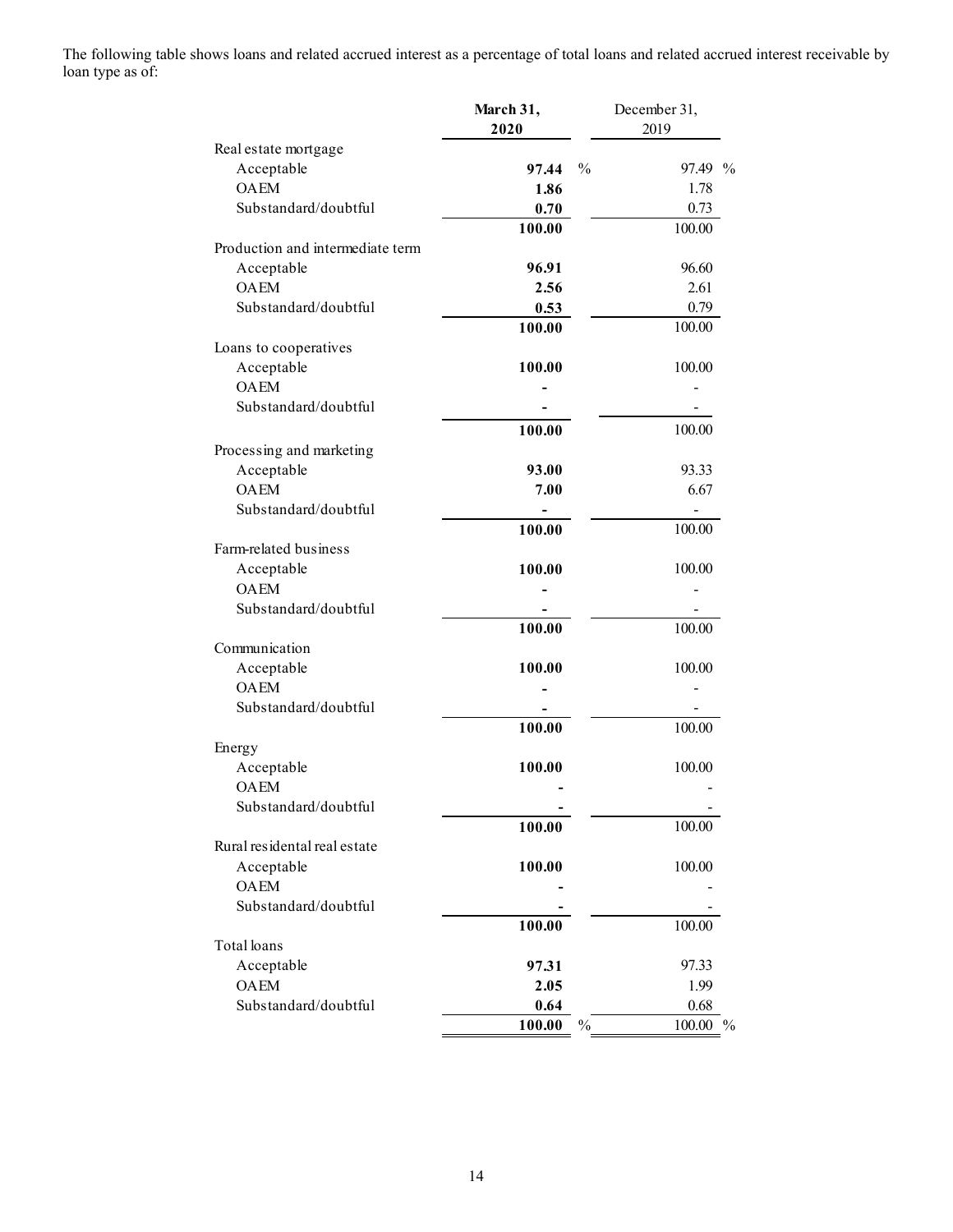The following tables provide an age analysis of past due loans (including accrued interest) as of:

| March 31, 2020                   | 30-89<br><b>Days</b><br><b>Past Due</b> | 90 Days<br>or More<br><b>Past Due</b> | <b>Total</b><br>Past<br>Due | <b>Not Past Due or</b><br><b>Less Than 30</b><br><b>Days Past Due</b> | Total<br>Loans             |               | <b>Recorded Investment</b><br>>90 Days and Accruing |
|----------------------------------|-----------------------------------------|---------------------------------------|-----------------------------|-----------------------------------------------------------------------|----------------------------|---------------|-----------------------------------------------------|
| Real estate mortgage             | \$6,233,658                             | \$2,445,898                           | \$8,679,556                 | 954,315,152<br>S                                                      | \$<br>963,095,946          | S             | 18,844                                              |
| Production and intermediate term | 1,064,857                               |                                       | 1,064,857                   | 92,029,223                                                            | 93,094,080                 |               |                                                     |
| Loans to cooperatives            |                                         |                                       |                             | 7,590,194                                                             | 7,590,194                  |               |                                                     |
| Processing and marketing         |                                         |                                       |                             | 45,382,757                                                            | 45,382,757                 |               |                                                     |
| <b>Farm-related business</b>     |                                         |                                       |                             | 753,864                                                               | 753,864                    |               |                                                     |
| Communication                    |                                         |                                       |                             | 16,193,642                                                            | 16,193,642                 |               |                                                     |
| <b>Energy</b>                    |                                         |                                       |                             | 12,680,553                                                            | 12,680,553                 |               |                                                     |
| Rural residential real estate    |                                         |                                       |                             | 2,396,089                                                             | 2,396,089                  |               |                                                     |
| <b>Total</b>                     | \$7,298,515                             | \$2,445,898                           | \$9,744,413                 | \$1,131,341,474                                                       | \$1,141,187,125            | S             | 18,844                                              |
| December 31, 2019                | 30-89<br>Days<br>Past Due               | 90 Days<br>or More<br>Past Due        | Total<br>Past<br>Due        | Not Past Due or<br>Less Than 30<br>Days Past Due                      | Total<br>Loans             |               | Recorded Investment<br>>90 Days and Accruing        |
| Real estate mortgage             | 3,229,948                               | \$2,152,663                           | S.<br>5,382,611             | \$<br>956,692,347                                                     | $\mathbf S$<br>962,074,958 | <sup>\$</sup> |                                                     |
| Production and intermediate term | 475,026                                 |                                       | 475,026                     | 84,051,652                                                            | 84,526,678                 |               |                                                     |
| Loans to cooperatives            |                                         |                                       |                             | 2,613,769                                                             | 2,613,769                  |               |                                                     |
| Processing and marketing         |                                         |                                       |                             | 46,484,186                                                            | 46, 484, 186               |               |                                                     |
| Farm-related business            |                                         |                                       |                             | 636,986                                                               | 636,986                    |               |                                                     |
| Communication                    |                                         |                                       |                             | 16,217,194                                                            | 16,217,194                 |               |                                                     |
| Energy                           |                                         |                                       |                             | 13,045,865                                                            | 13,045,865                 |               |                                                     |
| Rural residential real estate    |                                         |                                       |                             | 2,437,449                                                             | 2,437,449                  |               |                                                     |
| Total                            | \$ 3,704,974                            | S.<br>2,152,663                       | S.<br>5,857,637             | 1,122,179,448<br>S                                                    | 1,128,037,085              | \$            |                                                     |

Note: The recorded investment in the receivable is the face amount increased or decreased by applicable accrued interest and unamortized premium, discount, finance charges or acquisition costs, and may also reflect a previous direct write-down of the investment.

A restructuring of a debt constitutes a troubled debt restructuring if the creditor for economic or legal reasons related to the debtor's financial difficulties grants a concession to the debtor that it would not otherwise consider. Troubled debt restructurings (TDRs) are undertaken in order to improve the likelihood of recovery on the loan and may include, but are not limited to, forgiveness of principal or interest, interest rate reductions that are lower than the current market rate for new debt with similar risk, or significant term or payment extensions.

As of March 31, 2020, the total recorded investment of troubled debt restructured loans was \$721,346, including \$318,093 classified as nonaccrual and \$403,253 classified as accrual, with no specific reserve. There were no commitments to lend funds to borrowers whose loan terms have been modified in a trouble debt restructuring as of March 31, 2020 and December 31, 2019.

There were no troubled debt restructurings occurring during the three months ended March 31, 2020 and 2019, respectively. The balance of loans formally restructured prior to January 1, 2020, were \$738,396. In restructurings where principal is forgiven, the amount of the forgiveness is immediately charged off. In restructurings where accrued interest is forgiven, the interest is reversed (if current year interest) or charged off (if prior year interest).

The predominant form of concession granted for troubled debt restructuring includes extension of terms and interest rate decreases. Types of modifications include extension of the term, principal or accrued interest reductions, interest rate decreases and delayed payments, among others. At times, these terms might be offset with incremental payments, collateral or new borrower guarantees, in which case we assess all of the modified terms to determine if the overall modification qualifies as a troubled debt restructuring.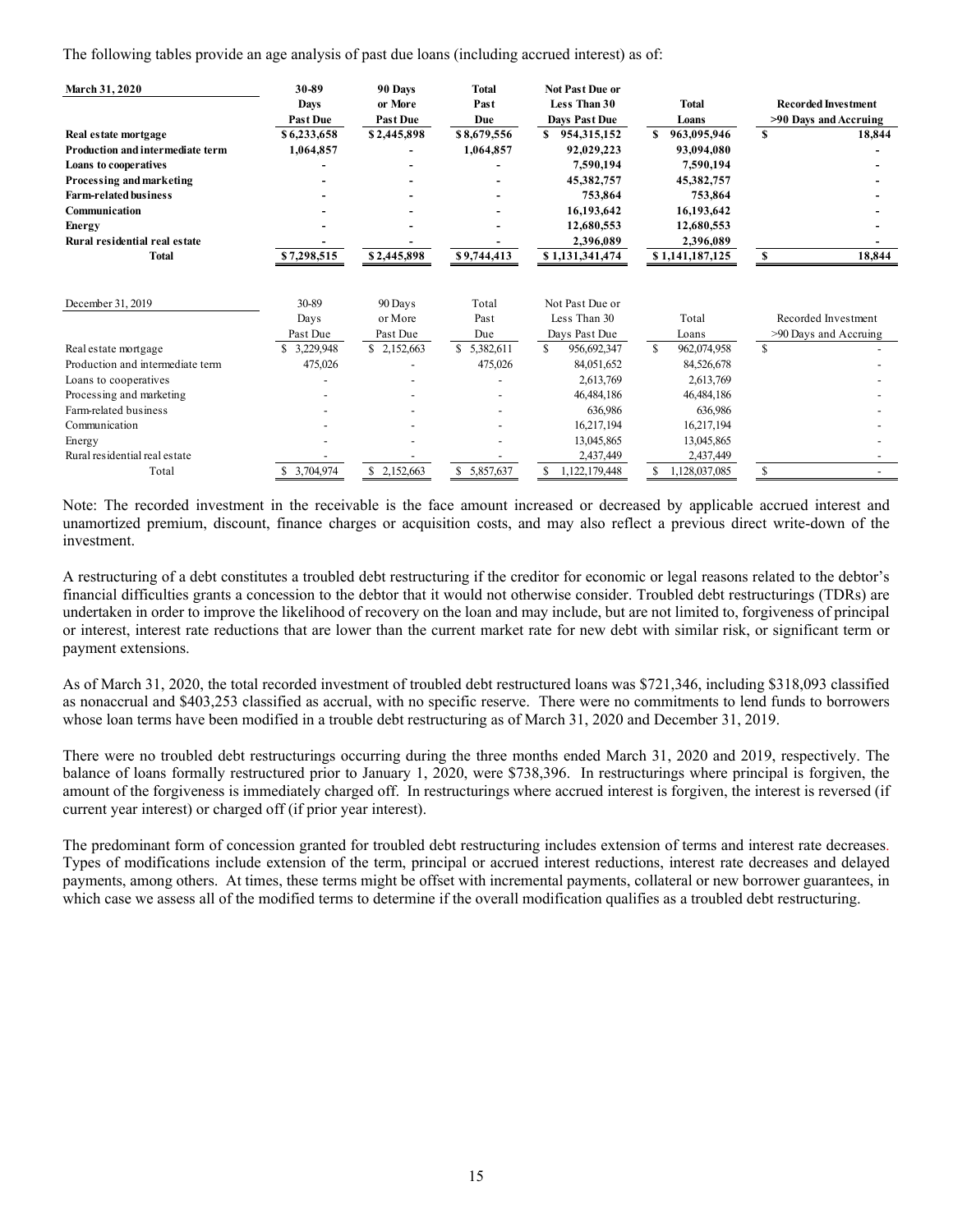The following table provides information on outstanding loans restructured in troubled debt restructurings at period end. These loans are included as impaired loans in the impaired loan table at:

|                                  | Loans Modified as TDRs |         |                      |         | TDRs in Nonaccrual Status* |         |                      |         |
|----------------------------------|------------------------|---------|----------------------|---------|----------------------------|---------|----------------------|---------|
|                                  | March 31,<br>2020      |         | December 31,<br>2019 |         | March 31,<br>2020          |         | December 31,<br>2019 |         |
| Real estate mortgage             |                        | 643,840 |                      | 660,254 | S                          | 318,093 |                      | 329,994 |
| Production and intermediate term |                        | 77.506  |                      | 78.142  |                            |         |                      |         |
| Total                            |                        | 721.346 |                      | 738,396 |                            | 318,093 |                      | 329,994 |

\*represents the portion of loans modified as TDRs that are in nonaccrual status

Additional impaired loan information is as follows:

|                                                                | <b>March 31, 2020</b> |                             |                  | December 31, 2019 |                      |               |           |  |
|----------------------------------------------------------------|-----------------------|-----------------------------|------------------|-------------------|----------------------|---------------|-----------|--|
|                                                                |                       | <b>Unpaid</b>               |                  |                   | Unpaid               |               |           |  |
|                                                                | <b>Recorded</b>       | Principal                   | Related          | Recorded          | Principal            |               | Related   |  |
|                                                                | Inves tment           | <b>Balance</b> <sup>a</sup> | <b>Allowance</b> | Investment        | Balance <sup>a</sup> |               | Allowance |  |
| Impaired loans with a related<br>allowance for credit losses:  |                       |                             |                  |                   |                      |               |           |  |
| Real estate mortgage                                           | 859,955<br>S          | 859,955<br>S.               | \$28,912         | \$<br>856,525     | \$ 856,525           | \$            | 28,912    |  |
| Production and intermediate term                               |                       |                             |                  |                   |                      |               |           |  |
| Total                                                          | 859,955<br>S.         | 859,955<br>\$.              | \$28,912         | \$<br>856,525     | 856,525<br>\$        | <sup>\$</sup> | 28,912    |  |
| Impaired loans with no related<br>allowance for credit losses: |                       |                             |                  |                   |                      |               |           |  |
| Real estate mortgage                                           | \$3,158,170           | \$3,173,769                 | S                | \$3,283,117       | \$3,282,778          | \$            |           |  |
| Production and intermediate term                               | 80,845                | 81,397                      |                  | 240,444           | 240,457              |               |           |  |
| Total                                                          | \$3,239,015           | \$3,255,166                 | S                | \$3,523,561       | \$3,523,235          | \$            |           |  |
| Total impaired loans:                                          |                       |                             |                  |                   |                      |               |           |  |
| Real estate mortgage                                           | \$4,018,125           | \$4,033,724                 | \$28,912         | \$4,139,642       | \$4,139,303          | \$            | 28,912    |  |
| Production and intermediate term                               | 80,845                | 81,397                      |                  | 240,444           | 240,457              |               |           |  |
| Total                                                          | \$4,098,970           | \$4,115,121                 | \$28,912         | \$4,380,086       | \$4,379,760          | <sup>\$</sup> | 28,912    |  |

<sup>a</sup> Unpaid principal balance represents the recorded principal balance of the loan.

|                            |                           | For the Three Months Ended<br>March 31, 2019        |                         |  |
|----------------------------|---------------------------|-----------------------------------------------------|-------------------------|--|
| Average<br><b>Impaired</b> | <b>Interest</b><br>Income | Average<br>Impaired                                 | Interest<br>Income      |  |
| Loans                      | Recognized                | Loans                                               | Recognized              |  |
|                            |                           |                                                     |                         |  |
| 858,132<br>\$              | S                         | \$<br>135,668                                       | \$                      |  |
|                            |                           |                                                     |                         |  |
| 858,132<br>-S              | \$                        | \$.<br>135,668                                      | \$                      |  |
|                            |                           |                                                     |                         |  |
| \$3,125,965                | S<br>12,697               | \$2,410,694                                         | \$<br>8,827             |  |
| 81,062                     | 13,052                    | 649,221                                             | 16,369                  |  |
| \$3,207,027                | \$<br>25,749              | \$3,059,915                                         | <sup>\$</sup><br>25,196 |  |
|                            |                           |                                                     |                         |  |
| \$3,984,097                | \$<br>12,697              | \$2,546,362                                         | \$<br>8,827             |  |
| 81,062                     | 13,052                    | 649,221                                             | 16,369                  |  |
| \$4,065,159                | 25,749<br>S               | \$3,195,583                                         | \$<br>25,196            |  |
|                            |                           | For the Three Months Ended<br><b>March 31, 2020</b> |                         |  |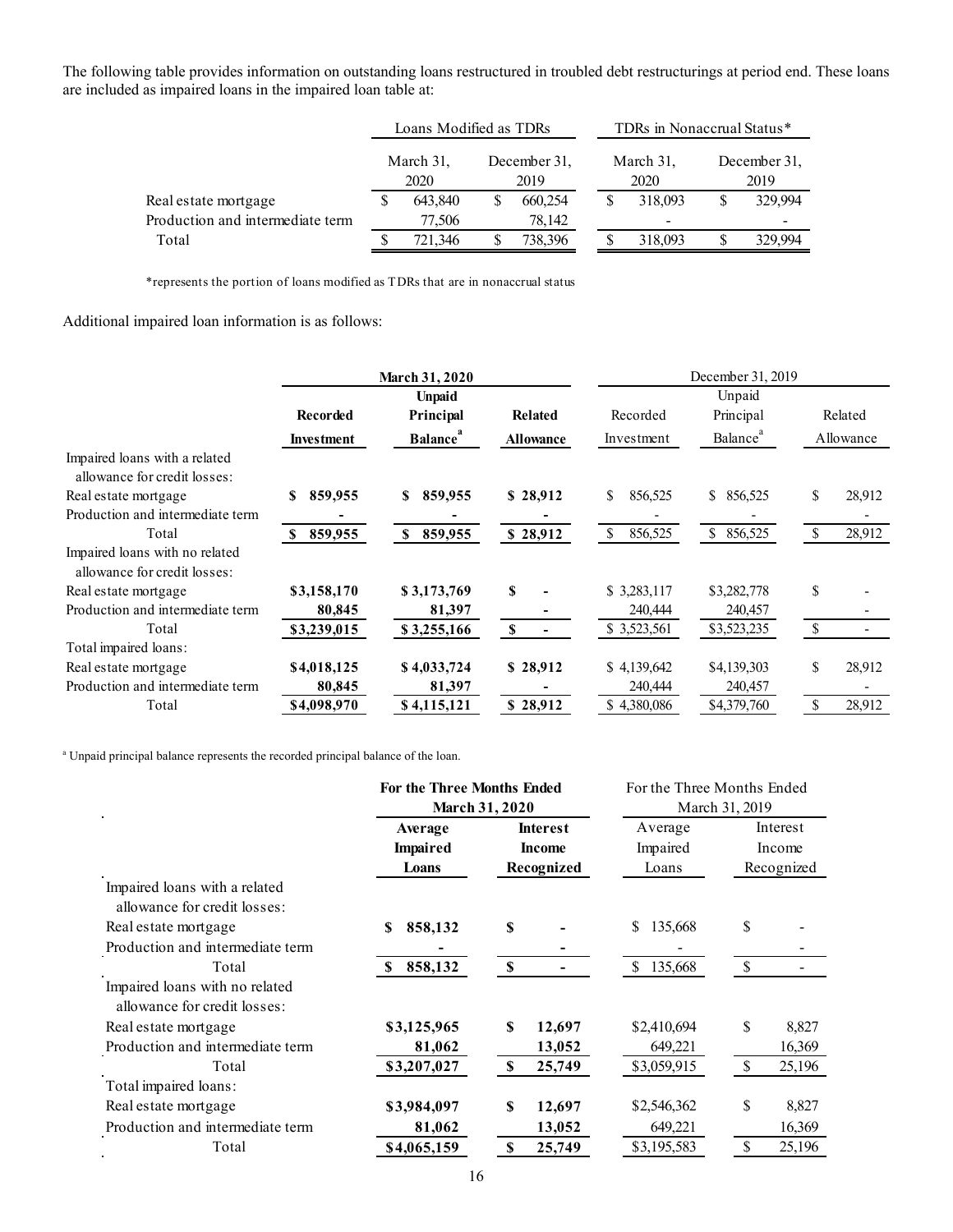A summary of changes in the allowance for loan losses and period end recorded investment in loans is as follows:

|                                                                                                  | Real Estate<br>Mortgage      | Production and<br>Intermediate<br>Term | Agribusiness                       | Communications         | Energy and<br>Water/Waste<br>Water | Rural<br>Residential<br>Real Estate     | Total                        |
|--------------------------------------------------------------------------------------------------|------------------------------|----------------------------------------|------------------------------------|------------------------|------------------------------------|-----------------------------------------|------------------------------|
| <b>Allowance for Credit</b><br>Losses:                                                           |                              |                                        |                                    |                        |                                    |                                         |                              |
| Balance at December 31, 2019<br>Provision for loan losses                                        | \$<br>917,520<br>225,048     | \$<br>138,406<br>37,213                | \$<br>120,734<br>(4,083)           | \$<br>13,909<br>(461)  | \$<br>11,650<br>(4,310)            | \$<br>2,471<br>593                      | \$<br>1,204,690<br>254,000   |
| Other<br>Balance at March 31, 2020                                                               | 1,142,568<br>\$              | (4, 426)<br>\$<br>171,193              | 3,200<br>\$<br>119,851             | 11<br>\$<br>13,459     | 1,739<br>\$<br>9,079               | \$<br>3,064                             | 524<br>\$<br>1,459,214       |
| <b>Ending Balance:</b>                                                                           |                              |                                        |                                    |                        |                                    |                                         |                              |
| Individually evaluated for<br>impairment<br>Collectively evaluated for                           | \$<br>28,912                 | \$                                     | \$                                 | \$                     | \$                                 | \$                                      | \$<br>28,912                 |
| impairment<br>Balance at March 31, 2020                                                          | 1,113,656<br>1,142,568<br>\$ | 171,193<br>\$<br>171,193               | 119,851<br>$\mathbb{S}$<br>119,851 | 13,459<br>\$<br>13,459 | 9,079<br>\$<br>9,079               | 3,064<br>\$<br>3,064                    | 1,430,302<br>\$<br>1,459,214 |
| Balance at December 31, 2018<br>Provision for loan losses                                        | \$<br>917,475<br>(52, 984)   | \$<br>96,408<br>(1,617)                | \$<br>45,418<br>20,981             | \$<br>8,140<br>1,119   | \$<br>9,469<br>(613)               | \$<br>2,409<br>155                      | \$<br>1,079,319<br>(32,959)  |
| Other<br>Balance at March 31, 2019                                                               | 12<br>\$<br>864,503          | (4,909)<br>\$<br>89,882                | 1,775<br>\$<br>68,174              | (108)<br>\$<br>9,151   | (300)<br>\$<br>8,556               | $\overline{\phantom{a}}$<br>\$<br>2,564 | (3,530)<br>\$<br>1,042,830   |
| <b>Ending Balance:</b><br>Individually evaluated for<br>impairment<br>Collectively evaluated for | \$<br>39,641                 | \$                                     | \$                                 | \$                     | \$                                 | \$                                      | \$<br>39,641                 |
| impairment<br>Balance at March 31, 2019                                                          | 824,863<br>864,504<br>\$     | 89,882<br>\$<br>89,882                 | 68,174<br>$\mathbb{S}$<br>68,174   | 9,150<br>\$<br>9,150   | 8,556<br>\$<br>8,556               | 2,564<br>2,564<br>\$                    | 1,003,189<br>\$<br>1,042,830 |
|                                                                                                  | Real Estate<br>Mortgage      | Production and<br>Intermediate<br>Term | Agribusiness                       | Communications         | Energy and<br>Water/Waste<br>Water | Rural<br>Residential<br>Real Estate     | Total                        |
| <b>Recorded Investments</b><br>in Loans Outstanding:                                             |                              |                                        |                                    |                        |                                    |                                         |                              |
| Ending Balance at<br>March 31, 2020<br>Individually evaluated for                                | \$963,095,947                | \$<br>93,094,080                       | \$53,726,815                       | 16,193,642<br>\$       | \$<br>12,680,553                   | \$2,396,089                             | \$1,141,187,125              |
| impairment<br>Collectively evaluated for                                                         | 4.019.902<br>\$              | \$<br>81,364                           | \$                                 | \$                     | \$                                 | \$                                      | \$<br>4,101,266              |
| impairment                                                                                       | \$959,076,044                | \$.<br>93,012,717                      | \$53,726,815                       | 16,193,642<br>S.       | \$<br>12,680,553                   | \$2,396,089                             | \$1,137,085,859              |
| Ending Balance at<br>March 31, 2019<br>Individually evaluated for                                | \$925,914,066                | 68,968,615<br>\$                       | \$45,291,654                       | -S<br>3,786,120        | \$<br>12,230,171                   | \$2,614,936                             | \$1,058,805,562              |
| impairment<br>Collectively evaluated for                                                         | \$4,226,618                  | S.<br>766,466                          | S,                                 | \$                     | \$                                 | \$                                      | \$<br>4,993,084              |
| impairment                                                                                       | \$921,687,448                | 68,202,149<br>\$                       | \$45,291,654                       | \$<br>3,786,120        | \$12,230,171                       | \$2,614,936                             | \$1,053,812,478              |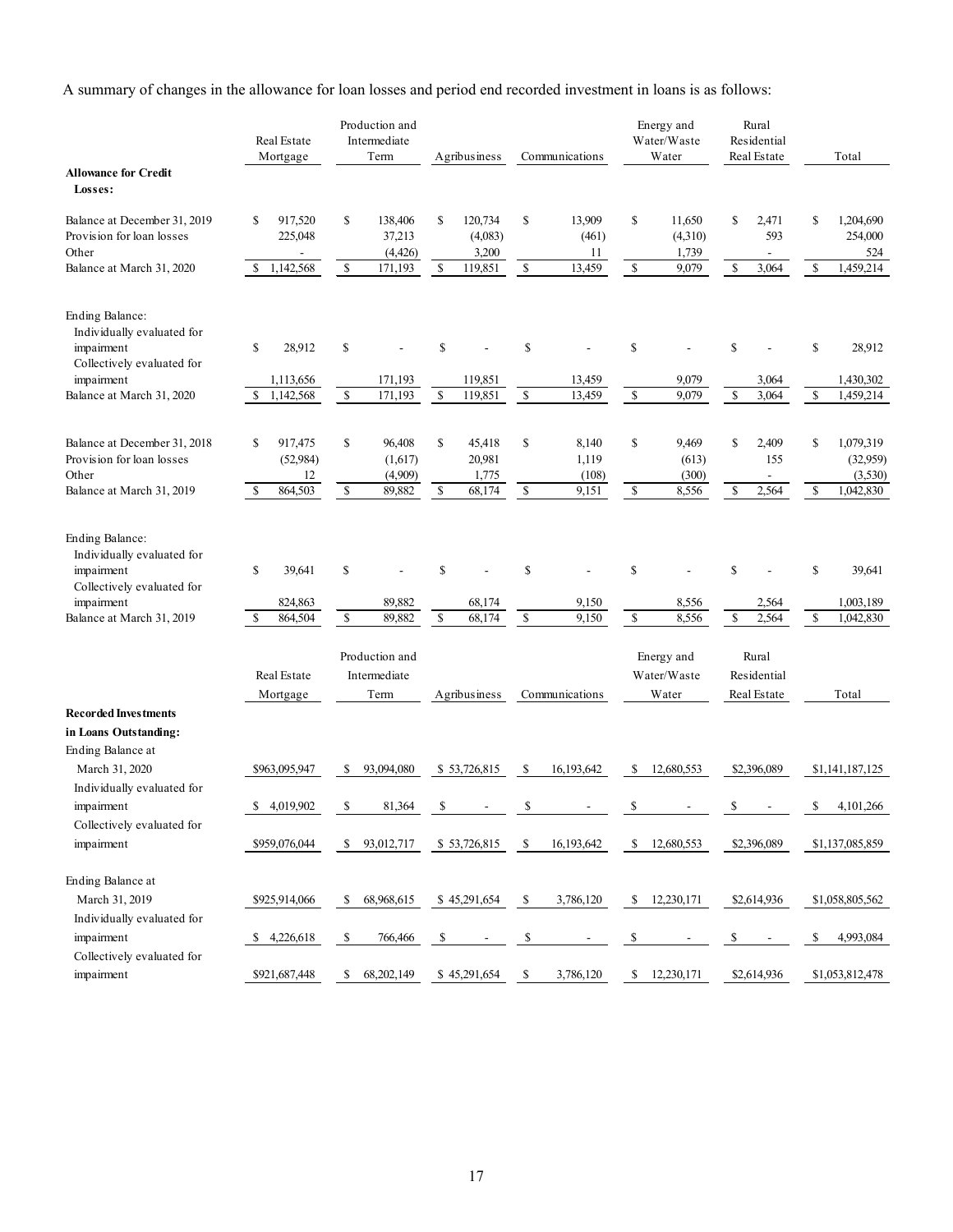# **NOTE 4 –– CAPITAL:**

The association's board of directors has established a Capital Adequacy Plan (Plan) that includes the capital targets that are necessary to achieve the institution's capital adequacy goals as well as the minimum permanent capital standards. The Plan monitors projected dividends, equity retirements and other actions that may decrease the association's permanent capital. In addition to factors that must be considered in meeting the minimum standards, the board of directors also monitors the following factors: capability of management; quality of operating policies, procedures and internal controls; quality and quantity of earnings; asset quality and the adequacy of the allowance for losses to absorb potential loss within the loan and lease portfolios; sufficiency of liquid funds; needs of an institution's customer base; and any other risk-oriented activities, such as funding and interest rate risk, potential obligations under joint and several liability, contingent and off-balance-sheet liabilities or other conditions warranting additional capital. At least quarterly, management reviews the association's goals and objectives with the board.

#### **Regulatory Capitalization Requirements**

|                            |                 | <b>Regulatory Conservation</b> |              | As of                 |
|----------------------------|-----------------|--------------------------------|--------------|-----------------------|
| Risk-adjusted:             | <b>Minimums</b> | Buffer*                        | <b>Total</b> | <b>March 31, 2020</b> |
|                            |                 |                                |              |                       |
| Common equity tier 1 ratio | $4.50\%$        | $2.50\%$                       | 7.00%        | 14.20%                |
| Tier 1 capital ratio       | $6.00\%$        | $2.50\%$                       | 8.50%        | 14.20%                |
| Total capital ratio        | 8.00%           |                                | 2.50% 10.50% | 14.32%                |
| Permanent capital ratio    | 7.00%           | $0.00\%$                       | 7.00%        | 14.22%                |
| Non-risk-adjusted:         |                 |                                |              |                       |
| Tier 1 leverage ratio      | $4.00\%$        | $1.00\%$                       | 5.00%        | 13.63%                |
| UREE leverage ratio        | 1.50%           | $0.00\%$                       | 1.50%        | 10.04%                |

|                                                                                        | Common         |                |                |                |
|----------------------------------------------------------------------------------------|----------------|----------------|----------------|----------------|
|                                                                                        | equity         | Tier 1         | Total capital  | Permanent      |
|                                                                                        | tier 1 ratio   | capital ratio  | ratio          | capital ratio  |
| Numerator:                                                                             |                |                |                |                |
| Unallocated retained earnings                                                          | 78,358,034     | 78,358,034     | 78,358,034     | 78,358,034     |
| Paid-in capital                                                                        | 10,238,891     | 10,238,891     | 10,238,891     | 10,238,891     |
| Common Cooperative Equities:                                                           |                |                |                |                |
| Statutory minimum purchased borrower stock                                             | 4,589,720      | 4,589,720      | 4,589,720      | 4,589,720      |
| Other required member purchased stock held <5 years                                    |                |                |                |                |
| Other required member purchased stock held $>$ 5 years but < 7 years                   |                |                |                |                |
| Other required member purchased stock held >7 years                                    |                |                |                |                |
| Allocated equities:                                                                    |                |                |                |                |
| Allocated equities held <5 years                                                       |                |                |                |                |
| Allocated equities held $>5$ years but < 7 years                                       |                |                |                |                |
| Allocated equities held >7                                                             | 52,921,450     | 52,921,450     | 52,921,450     | 52,921,450     |
| Nonqualified allocated equities not subject to retirement                              | 28,486,114     | 28,486,114     | 28,486,114     | 28,486,114     |
| Non-cumulative perpetual preferred stock                                               |                |                |                |                |
| Other preferred stock subject to certain limitations                                   |                |                |                |                |
| Subordinated debt subject to certain limitation                                        |                |                |                |                |
| Allowance for loan losses and reserve for credit losses subject to certain limitations |                |                | 1,281,254      |                |
| Regulatory Adjustments and Deductions:                                                 |                |                |                |                |
| Amount of allocated investments in other System institutions                           | (18, 488, 136) | (18, 488, 136) | (18, 488, 136) | (18, 488, 136) |
| Other regulatory required deductions                                                   |                |                |                |                |
|                                                                                        | 156,106,073    | 156,106,073    | 157,387,327    | 156,106,073    |
| Denominator:                                                                           |                |                |                |                |
| Risk-adjusted assets excluding allowance                                               | 1,117,471,420  | 1,117,471,420  | 1,117,471,420  | 1,117,471,420  |
| Regulatory Adjustments and Deductions:                                                 |                |                |                |                |
| Regulatory deductions included in total capital                                        | (18, 488, 136) | (18, 488, 136) | (18, 488, 136) | (18, 488, 136) |
| Allowance for loan losses                                                              |                |                |                | (1,207,071)    |
|                                                                                        | 1.098.983.284  | 1,098,983,284  | 1.098.983.284  | 1,097,776,213  |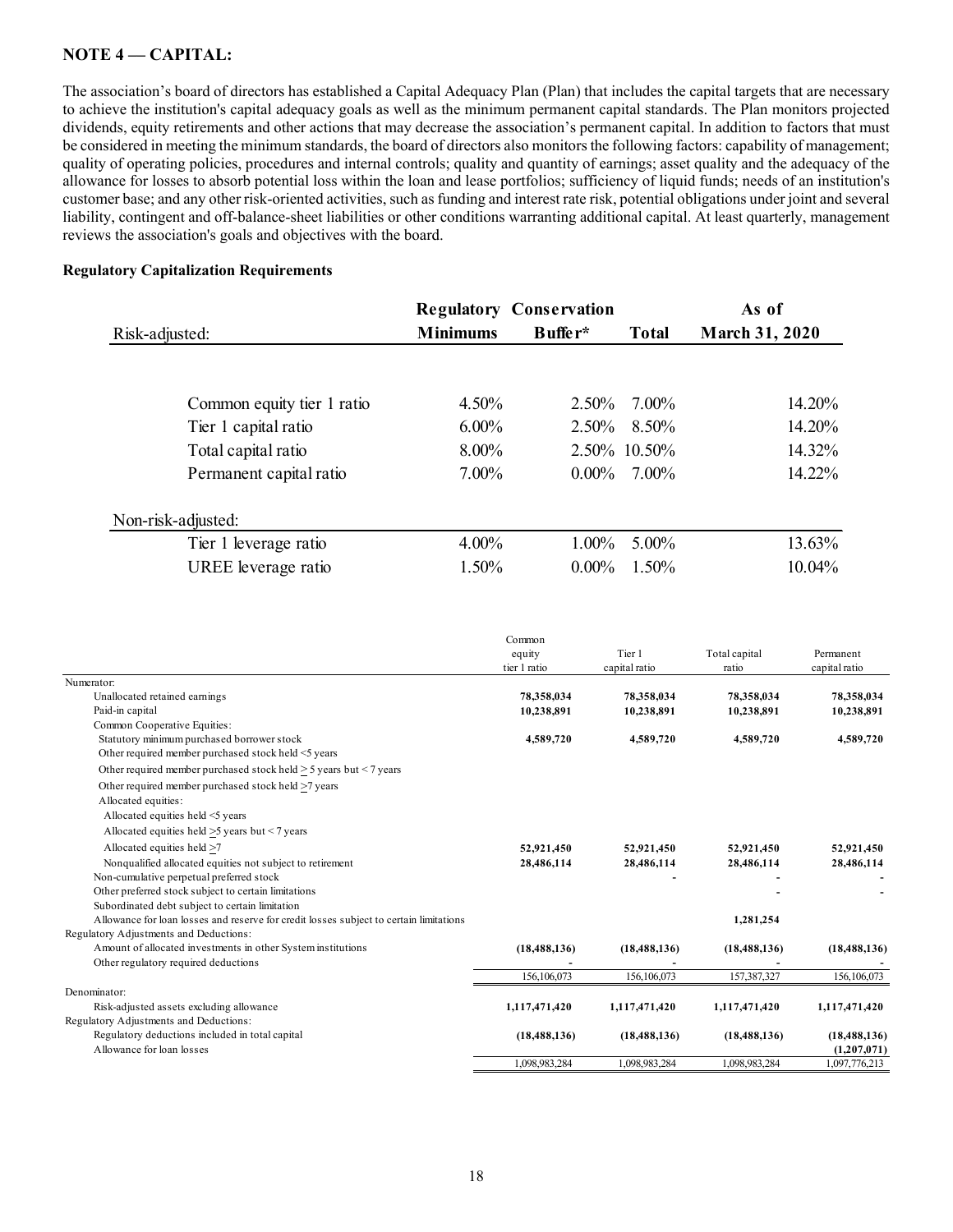|                                                                                        | Tier 1         | <b>UREE</b>    |
|----------------------------------------------------------------------------------------|----------------|----------------|
|                                                                                        | leverage ratio | leverage ratio |
| Numerator:                                                                             |                |                |
| Unallocated retained earnings                                                          | 78,358,034     | 78,358,034     |
| Paid-in capital                                                                        | 10,238,891     | 10,238,891     |
| Common Cooperative Equities:                                                           |                |                |
| Statutory minimum purchased borrower stock                                             | 4,589,720      |                |
| Other required member purchased stock held <5 years                                    |                |                |
| Other required member purchased stock held $\geq$ 5 years but < 7 years                |                |                |
| Other required member purchased stock held >7 years                                    |                |                |
| Allocated equities:                                                                    |                |                |
| Allocated equities held <5 years                                                       |                |                |
| Allocated equities held $\geq$ 5 years but < 7 years                                   |                |                |
| Allocated equities held $\geq$ 7                                                       | 52,921,450     |                |
| Nonqualified allocated equities not subject to retirement                              | 28,486,114     | 28,486,114     |
| Non-cumulative perpetual preferred stock                                               |                |                |
| Other preferred stock subject to certain limitations                                   |                |                |
| Subordinated debt subject to certain limitation                                        |                |                |
| Allowance for loan losses and reserve for credit losses subject to certain limitations |                |                |
| Regulatory Adjustments and Deductions:                                                 |                |                |
| Amount of allocated investments in other System institutions                           | (18, 488, 136) | (2, 148, 365)  |
| Other regulatory required deductions                                                   |                |                |
|                                                                                        | 156,106,073    | 114,934,674    |
| Denominator:                                                                           |                |                |
| <b>Total Assets</b>                                                                    | 1,165,187,525  | 1,165,187,525  |
| Regulatory Adjustments and Deductions:                                                 |                |                |
| Regulatory deductions included in tier 1 capital                                       | (20,006,014)   | (20,006,014)   |
|                                                                                        | 1,145,181,511  | 1,145,181,511  |

The association's accumulated other comprehensive income (loss) relates entirely to its nonpension other postretirement benefits. Amortization of prior service (credits) cost and of actuarial (gain) loss are reflected in "Salaries and employee benefits" in the Consolidated Statements of Comprehensive Income. The following table summarizes the change in accumulated other comprehensive income (loss) for the three months ended March 31:

|                                                            | 2020          | 2019        |
|------------------------------------------------------------|---------------|-------------|
| Accumulated other comprehensive income (loss) at January 1 | $$$ (313,770) | \$(108,017) |
| Amortization of actuarial (gain) loss included             |               |             |
| in salaries and employee benefits                          | (2,370)       | (3,375)     |
| Other comprehensive income (loss), net of tax              | (2,370)       | (3,375)     |
| Accumulated other comprehensive income (loss) at March 31  | \$ (316, 140) | (111,392)   |

# **NOTE 5 — INCOME TAXES:**

Southern AgCredit, ACA conducts its business activities through two wholly-owned subsidiaries. Long-term mortgage lending activities are conducted through a wholly-owned FLCA subsidiary which is exempt from federal and state income tax. Short- and intermediate-term lending activities are conducted through a wholly-owned PCA subsidiary. The PCA subsidiary and the ACA holding company are subject to income tax. Southern AgCredit, ACA operates as a cooperative that qualifies for tax treatment under Subchapter T of the Internal Revenue Code. Accordingly, under specified conditions, Southern AgCredit, ACA can exclude from taxable income amounts distributed as qualified patronage dividends in the form of cash, stock or allocated retained earnings. Provisions for income taxes are made only on those taxable earnings that will not be distributed as qualified patronage dividends. Deferred taxes are recorded at the tax effect of all temporary differences based on the assumption that such temporary differences are retained by the institution and will therefore impact future tax payments. A valuation allowance is provided against deferred tax assets to the extent that it is more likely than not (more than 50 percent probability), based on management's estimate, that they will not be realized. For the three months ended March 31, 2020 and 2019, the net accrued tax liability/benefit was \$0.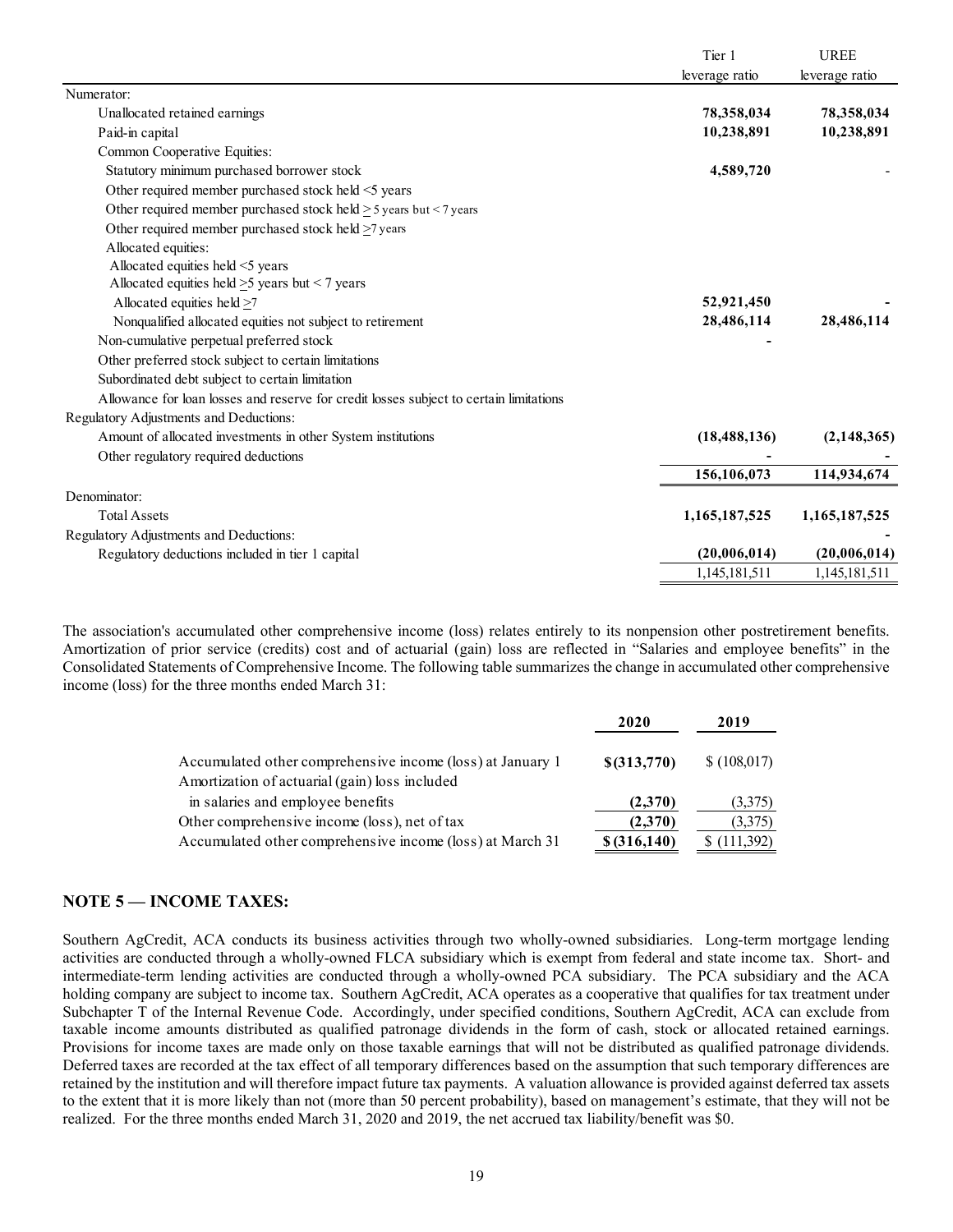# **NOTE 6 — FAIR VALUE MEASUREMENTS:**

FASB guidance defines fair value as the exchange price that would be received for an asset or paid to transfer a liability in the principal or most advantageous market for the asset or liability. See Note 14 to the 2019 Annual Report to Stockholders for a more complete description.

Assets and liabilities measured at fair value on a recurring basis are summarized below:

| <b>March 31, 2020</b>                      | <b>Fair Value Measurement Using</b> | <b>Total Fair</b> |                |         |  |            |  |
|--------------------------------------------|-------------------------------------|-------------------|----------------|---------|--|------------|--|
|                                            | Level 1                             | Level 2           |                | Level 3 |  | Value      |  |
| Assets held in nonqualified benefit trusts | \$209,300                           | S                 | $\blacksquare$ |         |  | \$209,300  |  |
| December 31, 2019                          | Fair Value Measurement Using        |                   |                |         |  | Total Fair |  |
|                                            | Level 1                             | Level 2           |                | Level 3 |  | Value      |  |
| Assets held in nonqualified benefit trusts | \$262,244                           | \$.               |                |         |  | 262,244    |  |

\*Accounting guidance requires that the fair value measurement for investments be broken out by the different types of investments held.

Assets and liabilities measured at fair value on a nonrecurring basis for each of the fair value hierarchy values are summarized below:

| <b>March 31, 2020</b> | <b>Fair Value Measurement Using</b> | <b>Total Fair</b>            |   |                              |                |              |  |
|-----------------------|-------------------------------------|------------------------------|---|------------------------------|----------------|--------------|--|
|                       |                                     | Level 1                      |   |                              | Level 3        | Value        |  |
| Assets:               |                                     |                              |   |                              |                |              |  |
| $Loans*$              | S                                   | $\qquad \qquad \blacksquare$ | S | $\qquad \qquad \blacksquare$ | \$831,043      | \$831,043    |  |
| Other property owned  |                                     | $\overline{\phantom{a}}$     |   |                              | 4,157,302      | 4,157,302    |  |
| December 31, 2019     |                                     | Fair Value Measurement Using |   |                              |                |              |  |
|                       |                                     | Level 1                      |   |                              | Level 3        | Value        |  |
| Assets:               |                                     |                              |   |                              |                |              |  |
| $Loans*$              | S                                   | $\overline{\phantom{a}}$     | S | $\qquad \qquad \blacksquare$ | 827,613<br>\$. | 827,613<br>S |  |
| Other property owned  |                                     |                              |   |                              | 4,435,392      | 4,435,392    |  |

\*Represents the fair value of certain loans that were evaluated for impairment under the authoritative guidance "Accounting by Creditors for Impairment of a Loan." The fair value was based upon the underlying collateral since these were collateral-dependent loans for which real estate is the collateral.

With regard to nonrecurring measurements for impaired loans and other property owned, it is not practicable to provide specific information on inputs, as each collateral property is unique. System institutions utilize appraisals to value these loans and other property owned and take into account unobservable inputs, such as income and expense, comparable sales, replacement cost and comparability adjustments.

#### **Valuation Techniques**

As more fully discussed in Note 14 to the 2019 Annual Report to Stockholders, authoritative guidance establishes a fair value hierarchy, which requires an entity to maximize the use of observable inputs and minimize the use of unobservable inputs when measuring fair value. The following represent a brief summary of the valuation techniques used for the association's assets and liabilities. For a more complete description, see Notes to the 2019 Annual Report to Stockholders.

#### L*oans Evaluated for Impairment*

For certain loans evaluated for impairment under FASB impairment guidance, the fair value is based upon the underlying collateral since the loans are collateral-dependent loans for which real estate is the collateral. The fair value measurement process uses independent appraisals and other market-based information, but in many cases it also requires significant input based on management's knowledge of and judgment about current market conditions, specific issues relating to the collateral and other matters. As a result, a majority of these loans have fair value measurements that fall within Level 3 of the fair value hierarchy. When the value of the real estate, less estimated costs to sell, is less than the principal balance of the loan, a specific reserve is established. The fair value of these loans would fall under Level 2 of the hierarchy if the process uses independent appraisals and other market-based information.